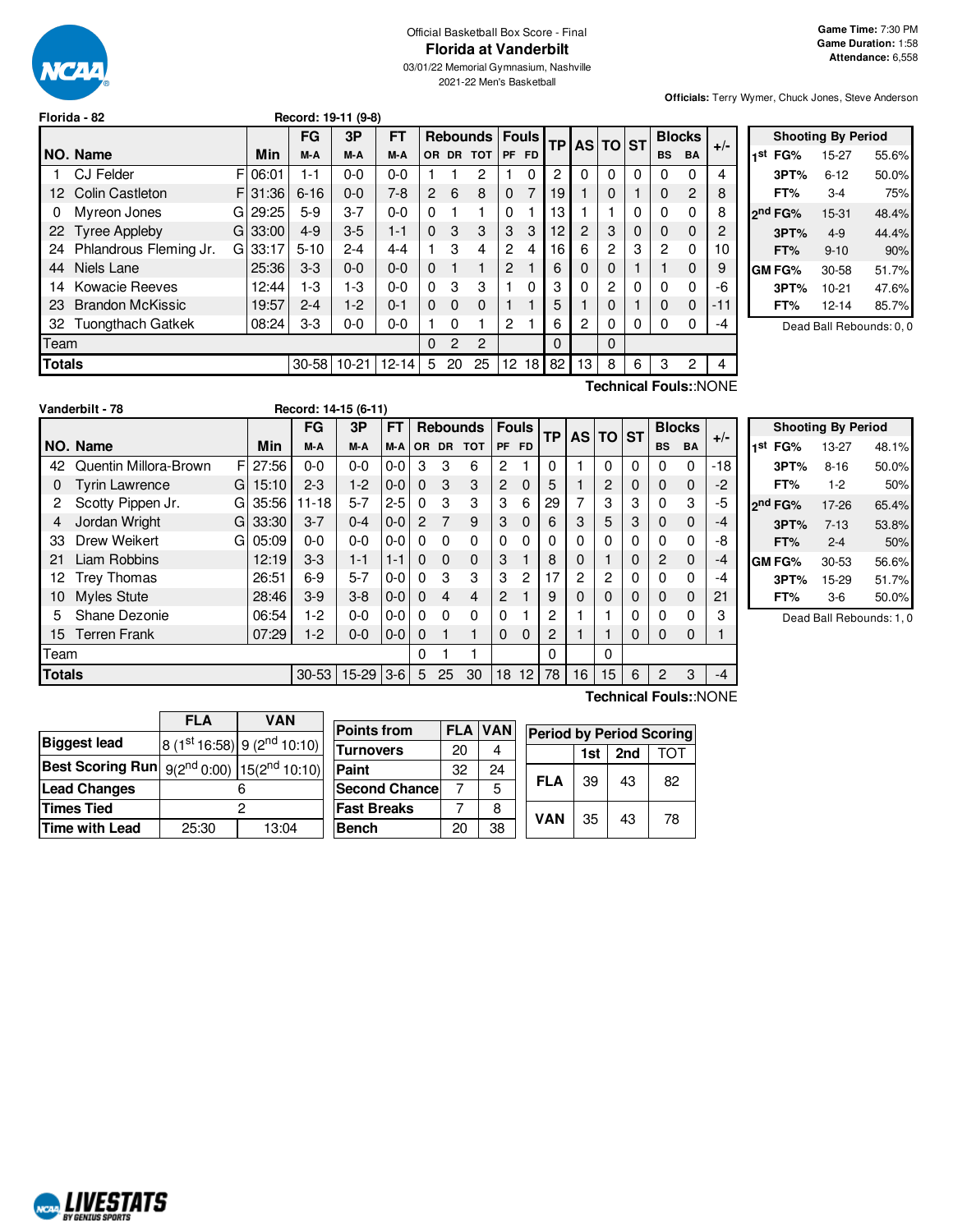

2021-22 Men's Basketball

**Officials:** Terry Wymer, Chuck Jones, Steve Anderson

# **Period 1**

#### **Quarter Starters:**

| <b>VAN</b>       | 0 Lawrence T<br>2 Pippen Jr. S                                                         | 4 Wright J     |             | 42 Millora-Brown Q<br>33 Weikert D                                      |
|------------------|----------------------------------------------------------------------------------------|----------------|-------------|-------------------------------------------------------------------------|
| <b>FLA</b>       | 1 Felder C<br>0 Jones M                                                                | 12 Castleton C |             | 22 Appleby T<br>24 Fleming Jr. P                                        |
| <b>Game Time</b> | <b>VAN</b>                                                                             | <b>Score</b>   | <b>Diff</b> | <b>FLA</b>                                                              |
| 20:00            | 42 MILLORA-BROWN Q jumpball lost                                                       |                |             | 12 CASTLETON C jumpball won                                             |
| 19:41            |                                                                                        |                |             | 12 CASTLETON C 2pt FG outside the paint, jump shot missed               |
| 19:34            |                                                                                        |                |             | 24 FLEMING JR. P offensive rebound (1)                                  |
| 19:34            |                                                                                        | $0 - 2$        | $-2$        | 24 FLEMING JR. P 2pt FG second chance in the paint, layup<br>made $(2)$ |
| 19:22            | 2 PIPPEN JR. S foul drawn (1)                                                          |                |             | 1 FELDER C foul personal (1 - 1)                                        |
| 19:22            |                                                                                        |                |             | 1 FELDER C substitution out                                             |
| 19:22            |                                                                                        |                |             | 44 LANE N substitution in                                               |
| 19:06            | 2 PIPPEN JR. S 2pt FG in the paint, pull up jump shot missed                           |                |             |                                                                         |
| 19:02            |                                                                                        |                |             | 12 CASTLETON C defensive rebound (1)                                    |
| 18:46            |                                                                                        |                |             | 12 CASTLETON C 2pt FG outside the paint, jump shot missed               |
| 18:44            | 42 MILLORA-BROWN Q defensive rebound (1)                                               |                |             |                                                                         |
| 18:34            | 0 LAWRENCE T 3pt FG, jump shot missed                                                  |                |             |                                                                         |
| 18:28            |                                                                                        |                |             | 22 APPLEBY T defensive rebound (1)                                      |
| 18:22            |                                                                                        | $0-5$          | -5          | 0 JONES M 3pt FG fast break, jump shot made (3)                         |
| 18:22            |                                                                                        |                |             | 24 FLEMING JR. P assist (1)                                             |
| 17:48            | 2 PIPPEN JR. S 3pt FG, jump shot made (3)                                              | $3-5$          | $-2$        |                                                                         |
| 17:48            | 4 WRIGHT J assist (1)                                                                  |                |             |                                                                         |
| 17:36            |                                                                                        | $3-8$          | -5          | 22 APPLEBY T 3pt FG, jump shot made (3)                                 |
| 17:36            |                                                                                        |                |             | 0 JONES M assist (1)                                                    |
| 17:07            | 4 WRIGHT J 3pt FG, jump shot missed                                                    |                |             |                                                                         |
| 17:04            |                                                                                        |                |             | 44 LANE N defensive rebound (1)                                         |
| 16:58            |                                                                                        | $3 - 11$       | -8          | 0 JONES M 3pt FG, jump shot made (6)                                    |
| 16:58            |                                                                                        |                |             | 24 FLEMING JR. P assist (2)                                             |
|                  |                                                                                        |                |             |                                                                         |
| 16:33            | 4 WRIGHT J 3pt FG, jump shot missed                                                    |                |             |                                                                         |
| 16:30            |                                                                                        |                |             | 12 CASTLETON C defensive rebound (2)                                    |
| 16:27            | 2 PIPPEN JR. S steal (1)                                                               |                |             | 0 JONES M turnover lost ball (1)                                        |
| 16:22            | 2 PIPPEN JR. S 2pt FG fast break from turnover in the paint,<br>driving layup made (5) | $5 - 11$       | -6          |                                                                         |
| 16:10            |                                                                                        |                |             | 22 APPLEBY T turnover bad pass (1)                                      |
| 16:01            | 4 WRIGHT J 3pt FG from turnover, jump shot missed                                      |                |             |                                                                         |
| 15:58            |                                                                                        |                |             | defensive rebound (6)                                                   |
| 15:58            |                                                                                        | Timeout media  |             |                                                                         |
| 15:58            | 42 MILLORA-BROWN Q substitution out                                                    |                |             |                                                                         |
| 15:58            | 21 ROBBINS L substitution in                                                           |                |             |                                                                         |
| 15:58            |                                                                                        |                |             | 22 APPLEBY T substitution out                                           |
| 15:58            |                                                                                        |                |             | 24 FLEMING JR. P substitution out                                       |
| 15:58            |                                                                                        |                |             | 14 REEVES K substitution in                                             |
| 15:58            |                                                                                        |                |             | 23 MCKISSIC B substitution in                                           |
| 15:42            | 21 ROBBINS L foul personal (1 - 1)                                                     |                |             | 12 CASTLETON C foul drawn (1)                                           |
| 15:42            | 0 LAWRENCE T substitution out                                                          |                |             |                                                                         |
| 15:42            | 12 THOMAS T substitution in                                                            |                |             |                                                                         |
| 15:32            |                                                                                        | $5-13$         | -8          | 12 CASTLETON C 2pt FG in the paint, hook shot made (2)                  |
| 14:59            | 2 PIPPEN JR. S 2pt FG in the paint, driving layup blocked                              |                |             |                                                                         |

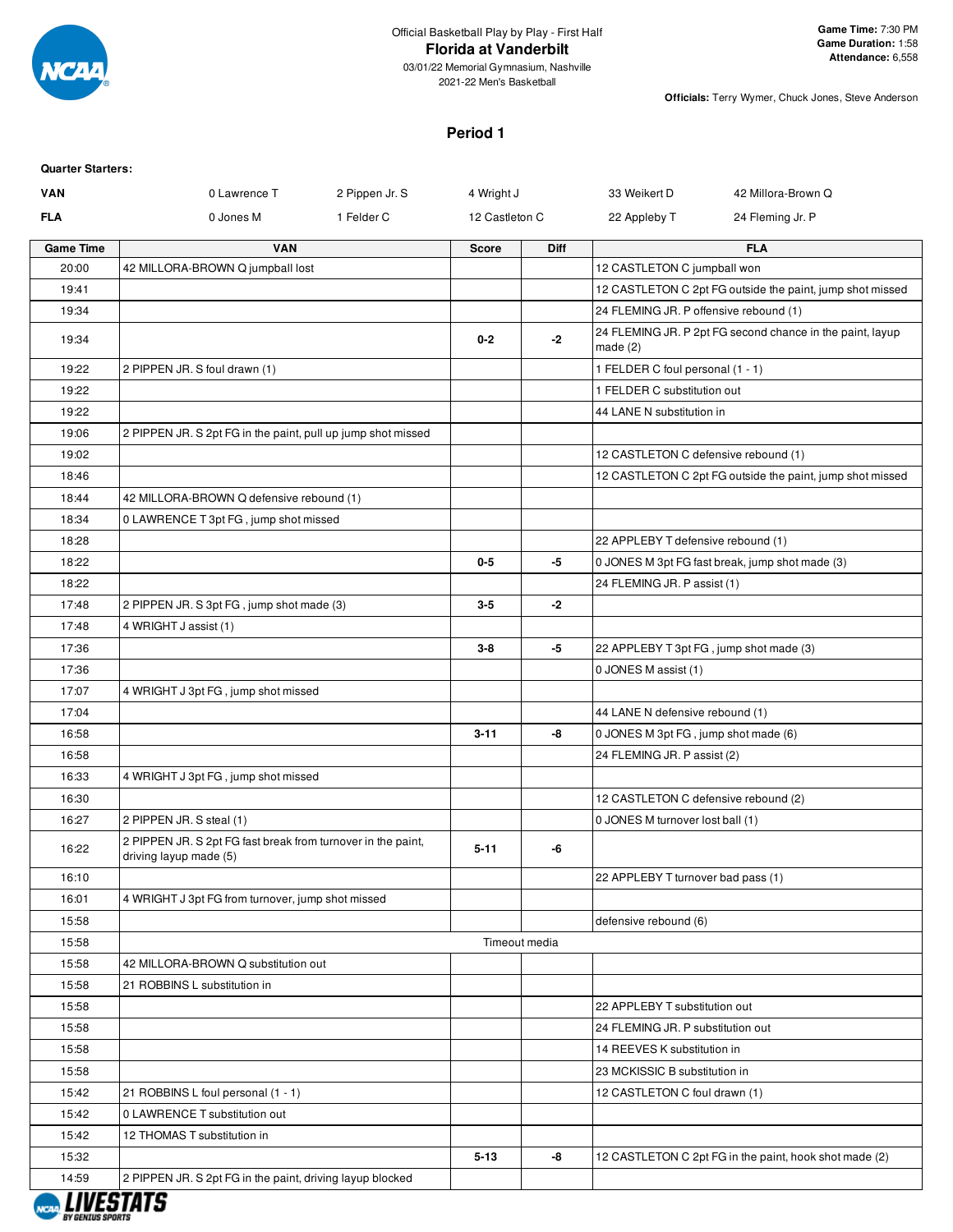

03/01/22 Memorial Gymnasium, Nashville 2021-22 Men's Basketball

| <b>Game Time</b> | <b>VAN</b>                                                   | <b>Score</b> | <b>Diff</b>   | <b>FLA</b>                                                |
|------------------|--------------------------------------------------------------|--------------|---------------|-----------------------------------------------------------|
| 14:59            |                                                              |              |               | 44 LANE N block (1)                                       |
| 14:55            |                                                              |              |               | 0 JONES M defensive rebound (1)                           |
| 14:51            | 21 ROBBINS L foul personal (2 - 2)                           |              |               | 12 CASTLETON C foul drawn (2)                             |
| 14:51            | 21 ROBBINS L substitution out                                |              |               |                                                           |
| 14:51            | 33 WEIKERT D substitution out                                |              |               |                                                           |
| 14:51            | 10 STUTE M substitution in                                   |              |               |                                                           |
| 14:51            | 42 MILLORA-BROWN Q substitution in                           |              |               |                                                           |
| 14:38            |                                                              |              |               | 0 JONES M 3pt FG, jump shot missed                        |
| 14:36            | 10 STUTE M defensive rebound (1)                             |              |               |                                                           |
| 14:36            | 10 STUTE M foul drawn (1)                                    |              |               | 14 REEVES K foul personal (1 - 2)                         |
| 14:36            |                                                              |              |               | 0 JONES M substitution out                                |
| 14:36            |                                                              |              |               | 12 CASTLETON C substitution out                           |
| 14:36            |                                                              |              |               | 22 APPLEBY T substitution in                              |
| 14:36            |                                                              |              |               | 32 GATKEK T substitution in                               |
| 14:25            | 42 MILLORA-BROWN Q foul drawn (1)                            |              |               | 44 LANE N foul personal (1 - 3)                           |
| 14:25            |                                                              |              |               | 44 LANE N substitution out                                |
| 14:25            |                                                              |              |               | 24 FLEMING JR. P substitution in                          |
| 14:19            | 2 PIPPEN JR. S 3pt FG, jump shot missed                      |              |               |                                                           |
| 14:16            | 42 MILLORA-BROWN Q offensive rebound (2)                     |              |               |                                                           |
| 14:13            | 12 THOMAS T 3pt FG second chance, jump shot made (3)         | $8 - 13$     | -5            |                                                           |
| 14:13            | 42 MILLORA-BROWN Q assist (1)                                |              |               |                                                           |
| 14:05            | 4 WRIGHT J steal (1)                                         |              |               | 24 FLEMING JR. P turnover lost ball (1)                   |
| 13:53            | 2 PIPPEN JR. S foul offensive (1 - 3)                        |              |               | 32 GATKEK T foul drawn (1)                                |
| 13:53            | 2 PIPPEN JR. S turnover offensive (1)                        |              |               |                                                           |
| 13:45            | 4 WRIGHT J steal (2)                                         |              |               | 14 REEVES K turnover lost ball (1)                        |
| 13:34            | 10 STUTE M 3pt FG from turnover, jump shot missed            |              |               |                                                           |
| 13:32            | 4 WRIGHT J offensive rebound (1)                             |              |               |                                                           |
|                  | 2 PIPPEN JR. S 3pt FG from turnover second chance, jump shot |              |               |                                                           |
| 13:31            | missed                                                       |              |               |                                                           |
| 13:27            |                                                              |              |               | 14 REEVES K defensive rebound (1)                         |
| 13:17            |                                                              | $8 - 16$     | -8            | 14 REEVES K 3pt FG, jump shot made (3)                    |
| 13:17            |                                                              |              |               | 24 FLEMING JR. P assist (3)                               |
| 12:59            | jump ball situation                                          |              |               |                                                           |
| 12:59            |                                                              |              |               | 32 GATKEK T substitution out                              |
| 12:59            |                                                              |              |               | 12 CASTLETON C substitution in                            |
| 12:44            | 12 THOMAS T 3pt FG, jump shot made (6)                       | $11 - 16$    | -5            |                                                           |
| 12:44            | 2 PIPPEN JR. S assist (1)                                    |              |               |                                                           |
| 12:36            |                                                              |              |               | 14 REEVES K 3pt FG, jump shot missed                      |
| 12:34            | 12 THOMAS T defensive rebound (1)                            |              |               |                                                           |
| 12:20            | 4 WRIGHT J substitution out                                  |              |               |                                                           |
| 12:20            | 5 DEZONIE S substitution in                                  |              |               |                                                           |
| 12:20            |                                                              |              |               | 14 REEVES K substitution out                              |
| 12:20            |                                                              |              |               | 0 JONES M substitution in                                 |
| 12:02            | 2 PIPPEN JR. S 3pt FG, jump shot made (8)                    | 14-16        | -2            |                                                           |
| 11:43            |                                                              |              |               | 12 CASTLETON C 2pt FG outside the paint, jump shot missed |
| 11:40            | 2 PIPPEN JR. S defensive rebound (1)                         |              |               |                                                           |
| 11:35            |                                                              |              | Timeout media |                                                           |
| 11:16            | 12 THOMAS T 2pt FG in the paint, driving layup missed        |              |               |                                                           |
| 11:12            |                                                              |              |               | 12 CASTLETON C defensive rebound (3)                      |

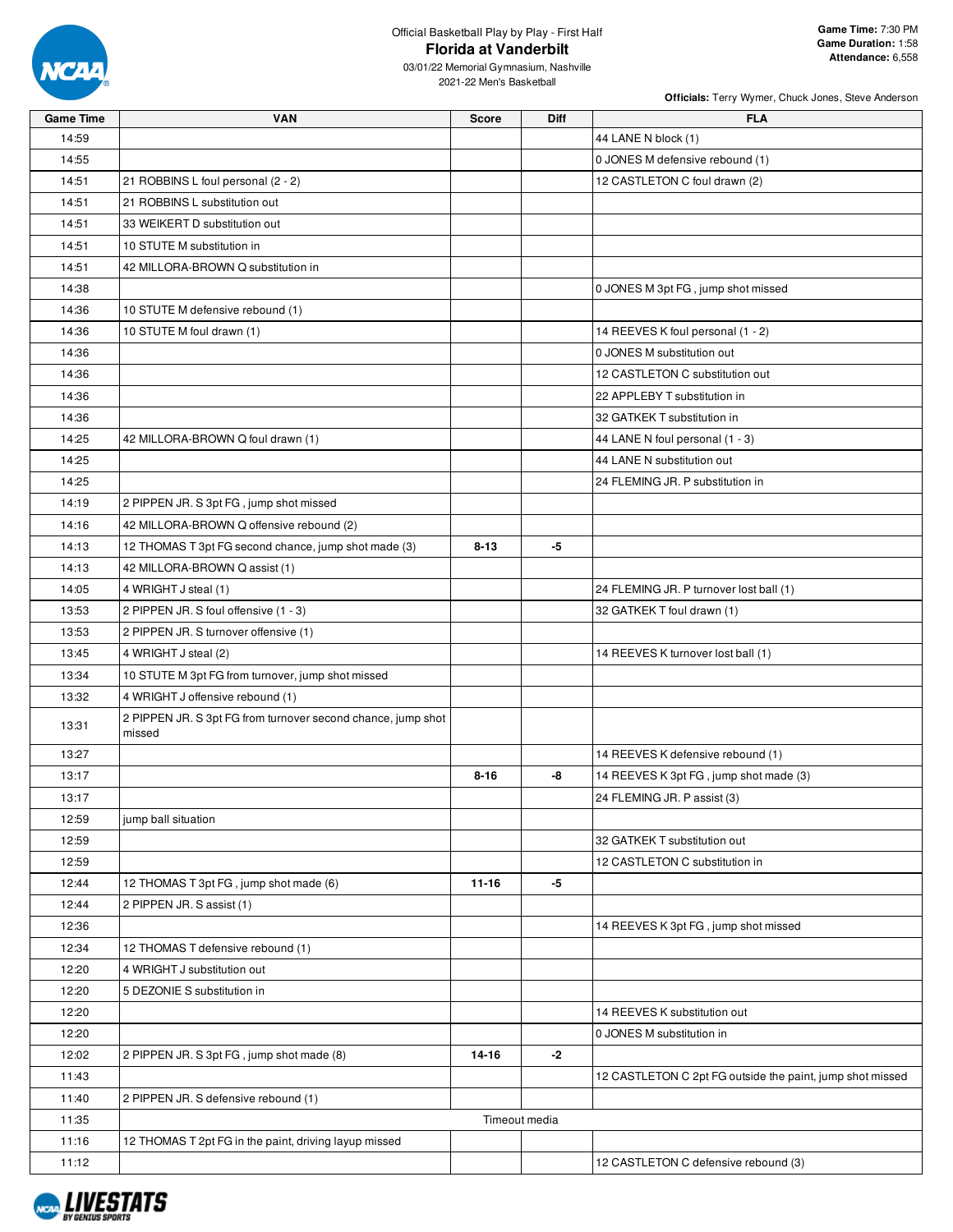

| <b>Game Time</b> | <b>VAN</b>                                                            | <b>Score</b> | <b>Diff</b>   | <b>FLA</b>                                                                |
|------------------|-----------------------------------------------------------------------|--------------|---------------|---------------------------------------------------------------------------|
| 10:58            |                                                                       |              |               | 0 JONES M 3pt FG, jump shot missed                                        |
| 10:56            | 10 STUTE M defensive rebound (2)                                      |              |               |                                                                           |
| 10:36            | 12 THOMAS T 3pt FG, jump shot made (9)                                | 17-16        | $\mathbf{1}$  |                                                                           |
| 10:36            | 2 PIPPEN JR. S assist (2)                                             |              |               |                                                                           |
| 10:13            |                                                                       | 17-19        | $-2$          | 22 APPLEBY T 3pt FG, jump shot made (6)                                   |
| 10:13            | 12 THOMAS T foul shooting (1 - 4)                                     |              |               | 22 APPLEBY T foul drawn (1)                                               |
| 10:13            |                                                                       |              |               | 23 MCKISSIC B substitution out                                            |
| 10:13            |                                                                       |              |               | 1 FELDER C substitution in                                                |
| 10:13            |                                                                       | 17-20        | -3            | 22 APPLEBY T free throw 1 - 1 made (7)                                    |
| 09:53            | 10 STUTE M 3pt FG, jump shot made (3)                                 | 20-20        | 0             |                                                                           |
| 09:53            | 2 PIPPEN JR. S assist (3)                                             |              |               |                                                                           |
| 09:27            |                                                                       | 20-22        | $-2$          | 12 CASTLETON C 2pt FG outside the paint, turnaround jump<br>shot made (4) |
| 09:27            |                                                                       |              |               | 22 APPLEBY T assist (1)                                                   |
| 09:02            | 10 STUTE M 3pt FG, jump shot missed                                   |              |               |                                                                           |
| 08:59            | 42 MILLORA-BROWN Q offensive rebound (3)                              |              |               |                                                                           |
| 08:55            | 2 PIPPEN JR. S 2pt FG second chance in the paint, jump shot<br>missed |              |               |                                                                           |
| 08:49            |                                                                       |              |               | 24 FLEMING JR. P defensive rebound (2)                                    |
| 08:43            |                                                                       | 20-25        | -5            | 24 FLEMING JR. P 3pt FG, jump shot made (5)                               |
| 08:43            |                                                                       |              |               | 22 APPLEBY T assist (2)                                                   |
| 08:19            | 5 DEZONIE S 2pt FG outside the paint, jump shot missed                |              |               |                                                                           |
| 08:16            |                                                                       |              |               | 1 FELDER C defensive rebound (1)                                          |
| 08:06            |                                                                       |              |               | 24 FLEMING JR. P 3pt FG, jump shot missed                                 |
| 07:58            |                                                                       |              |               | 1 FELDER C offensive rebound (2)                                          |
| 07:58            |                                                                       | 20-27        | -7            | 1 FELDER C 2pt FG second chance in the paint, layup made (2)              |
| 07:45            | 5 DEZONIE S 2pt FG in the paint, driving layup made (2)               | 22-27        | -5            |                                                                           |
| 07:29            | 12 THOMAS T foul personal (2 - 5)                                     |              |               | 0 JONES M foul drawn (1)                                                  |
| 07:29            |                                                                       |              | Timeout media |                                                                           |
| 07:29            | 2 PIPPEN JR. S substitution out                                       |              |               |                                                                           |
| 07:29            | 12 THOMAS T substitution out                                          |              |               |                                                                           |
| 07:29            | 42 MILLORA-BROWN Q substitution out                                   |              |               |                                                                           |
| 07:29            | 0 LAWRENCE T substitution in                                          |              |               |                                                                           |
| 07:29            | 4 WRIGHT J substitution in                                            |              |               |                                                                           |
| 07:29            | 15 FRANK T substitution in                                            |              |               |                                                                           |
| 07:29            |                                                                       |              |               | 1 FELDER C substitution out                                               |
| 07:29            |                                                                       |              |               | 12 CASTLETON C substitution out                                           |
| 07:29            |                                                                       |              |               | 24 FLEMING JR. P substitution out                                         |
| 07:29            |                                                                       |              |               | 14 REEVES K substitution in                                               |
| 07:29            |                                                                       |              |               | 23 MCKISSIC B substitution in                                             |
| 07:29            |                                                                       |              |               | 44 LANE N substitution in                                                 |
| 07:29            |                                                                       |              |               | 14 REEVES K substitution out                                              |
|                  |                                                                       |              |               |                                                                           |
| 07:29            |                                                                       |              |               | 32 GATKEK T substitution in                                               |
| 07:10            |                                                                       |              |               | 23 MCKISSIC B 3pt FG, jump shot missed                                    |
| 07:07            | 15 FRANK T defensive rebound (1)                                      |              |               |                                                                           |
| 06:52            | 10 STUTE M 3pt FG, jump shot made (6)                                 | 25-27        | -2            |                                                                           |
| 06:52            | 5 DEZONIE S assist (1)                                                |              |               |                                                                           |
| 06:35            |                                                                       |              |               | 22 APPLEBY T 2pt FG in the paint, jump shot missed                        |
| 06:32            | 4 WRIGHT J defensive rebound (2)                                      |              |               |                                                                           |
| 06:17            | 5 DEZONIE S turnover lost ball (1)                                    |              |               | 23 MCKISSIC B steal (1)                                                   |

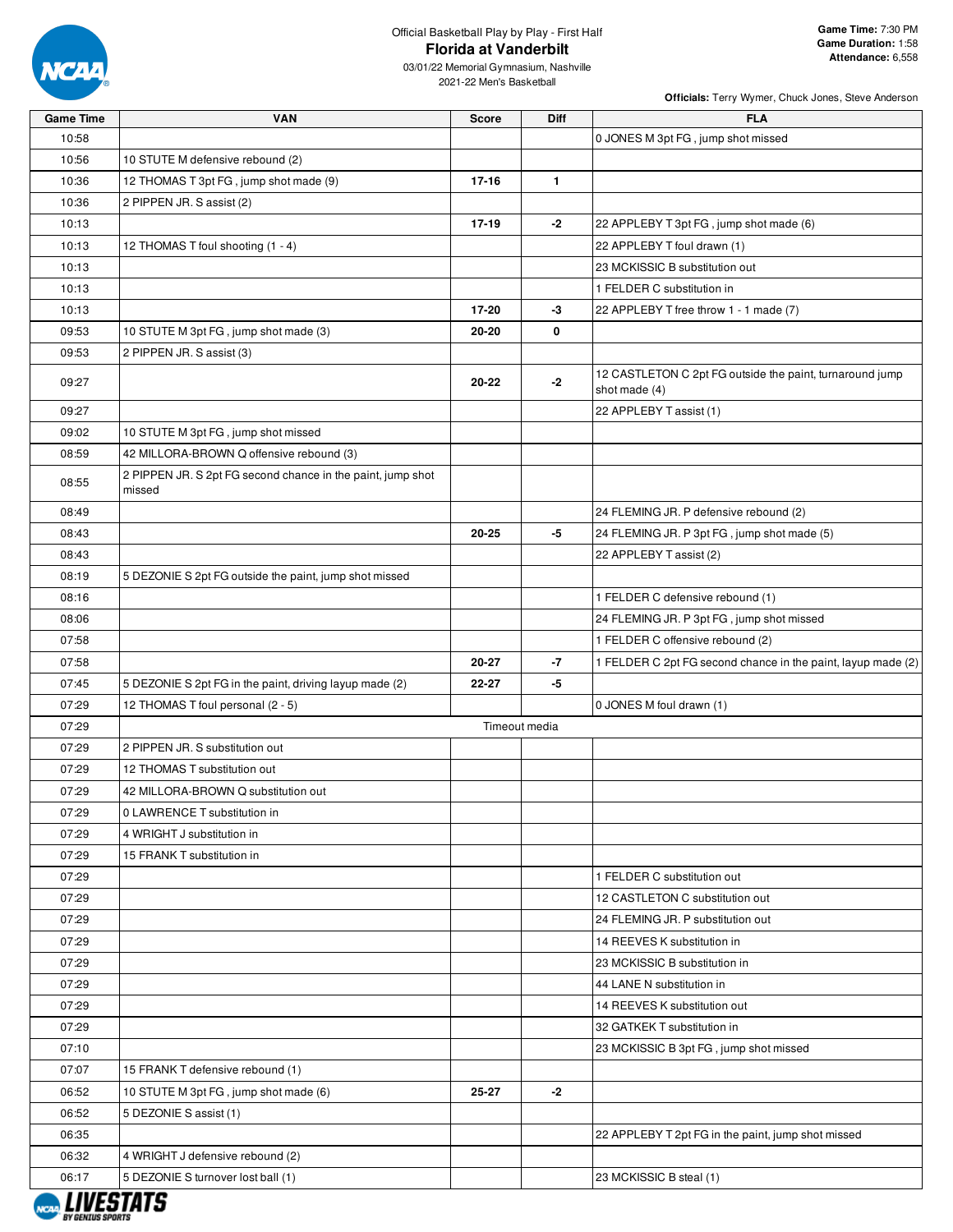

| <b>Game Time</b> | <b>VAN</b>                                                   | <b>Score</b> | <b>Diff</b>   | <b>FLA</b>                                                                    |
|------------------|--------------------------------------------------------------|--------------|---------------|-------------------------------------------------------------------------------|
| 06:09            |                                                              | 25-29        | -4            | 32 GATKEK T 2pt FG fast break from turnover in the paint, dunk,<br>made $(2)$ |
| 06:09            |                                                              |              |               | 23 MCKISSIC B assist (1)                                                      |
| 05:39            | 15 FRANK T 2pt FG outside the paint, jump shot missed        |              |               |                                                                               |
| 05:33            | 4 WRIGHT J offensive rebound (3)                             |              |               |                                                                               |
| 05:33            | 4 WRIGHT J 2pt FG second chance in the paint, layup made (2) | 27-29        | $-2$          |                                                                               |
| 05:26            | 5 DEZONIE S foul drawn (1)                                   |              |               | 22 APPLEBY T foul offensive (1 - 4)                                           |
| 05:26            |                                                              |              |               | 22 APPLEBY T turnover offensive (2)                                           |
| 05:26            | 5 DEZONIE S substitution out                                 |              |               |                                                                               |
| 05:26            | 2 PIPPEN JR. S substitution in                               |              |               |                                                                               |
| 05:26            |                                                              |              |               | 22 APPLEBY T substitution out                                                 |
| 05:26            |                                                              |              |               | 24 FLEMING JR. P substitution in                                              |
| 05:22            |                                                              |              |               | 0 JONES M substitution out                                                    |
| 05:22            |                                                              |              |               | 14 REEVES K substitution in                                                   |
| 04:58            | 0 LAWRENCE T foul offensive (1 - 6)                          |              |               | 24 FLEMING JR. P foul drawn (1)                                               |
| 04:58            | 0 LAWRENCE T turnover offensive (1)                          |              |               |                                                                               |
| 04:58            | 10 STUTE M substitution out                                  |              |               |                                                                               |
| 04:58            | 42 MILLORA-BROWN Q substitution in                           |              |               |                                                                               |
| 04:58            |                                                              |              |               | 32 GATKEK T substitution out                                                  |
| 04:58            |                                                              |              |               | 12 CASTLETON C substitution in                                                |
| 04:44            |                                                              | 27-31        | -4            | 23 MCKISSIC B 2pt FG from turnover in the paint, jump shot<br>made $(2)$      |
| 04:44            | 4 WRIGHT J foul shooting (1 - 7)                             |              |               | 23 MCKISSIC B foul drawn (1)                                                  |
| 04:44            |                                                              |              |               | 23 MCKISSIC B free throw 1 - 1 missed                                         |
| 04:43            | 0 LAWRENCE T defensive rebound (1)                           |              |               |                                                                               |
| 04:29            | 4 WRIGHT J turnover bad pass (1)                             |              |               | 44 LANE N steal (1)                                                           |
| 04:16            |                                                              | 27-33        | -6            | 44 LANE N 2pt FG from turnover in the paint, driving layup<br>made $(2)$      |
| 03:50            | 2 PIPPEN JR. S foul drawn (2)                                |              |               | 44 LANE N foul shooting (2 - 5)                                               |
| 03:50            | 2 PIPPEN JR. S free throw 1 - 2 made (9)                     | 28-33        | -5            |                                                                               |
| 03:50            | 2 PIPPEN JR. S free throw 2 - 2 missed                       |              |               |                                                                               |
| 03:50            | 42 MILLORA-BROWN Q offensive rebound (4)                     |              |               |                                                                               |
| 03:50            |                                                              |              | Timeout media |                                                                               |
| 03:48            | 15 FRANK T turnover lost ball (1)                            |              |               | 24 FLEMING JR. P steal (1)                                                    |
| 03:39            |                                                              |              |               | 12 CASTLETON C 2pt FG from turnover in the paint, jump shot<br>missed         |
| 03:34            | 0 LAWRENCE T defensive rebound (2)                           |              |               |                                                                               |
| 03:34            |                                                              |              |               | 44 LANE N substitution out                                                    |
| 03:34            |                                                              |              |               | 22 APPLEBY T substitution in                                                  |
| 03:03            | 0 LAWRENCE T 3pt FG, jump shot made (3)                      | $31 - 33$    | $-2$          |                                                                               |
| 03:03            | 15 FRANK T assist (1)                                        |              |               |                                                                               |
| 02:29            |                                                              | $31 - 35$    | -4            | 12 CASTLETON C 2pt FG in the paint, layup made (6)                            |
| 02:12            | 2 PIPPEN JR. S 2pt FG in the paint, jump shot made (11)      | 33-35        | -2            |                                                                               |
| 02:01            | 2 PIPPEN JR. S foul personal (2 - 8)                         |              |               | 12 CASTLETON C foul drawn (3)                                                 |
| 02:01            | 2 PIPPEN JR. S substitution out                              |              |               |                                                                               |
| 02:01            | 12 THOMAS T substitution in                                  |              |               |                                                                               |
| 02:01            |                                                              | 33-36        | $-3$          | 12 CASTLETON C 1&1 free throw 1 made (7)                                      |
| 02:01            |                                                              | 33-37        | -4            | 12 CASTLETON C 1&1 free throw 2 made (8)                                      |
| 01:39            | 4 WRIGHT J foul offensive (2 - 9)                            |              |               | 24 FLEMING JR. P foul drawn (2)                                               |
| 01:39            | 4 WRIGHT J turnover offensive (2)                            |              |               |                                                                               |

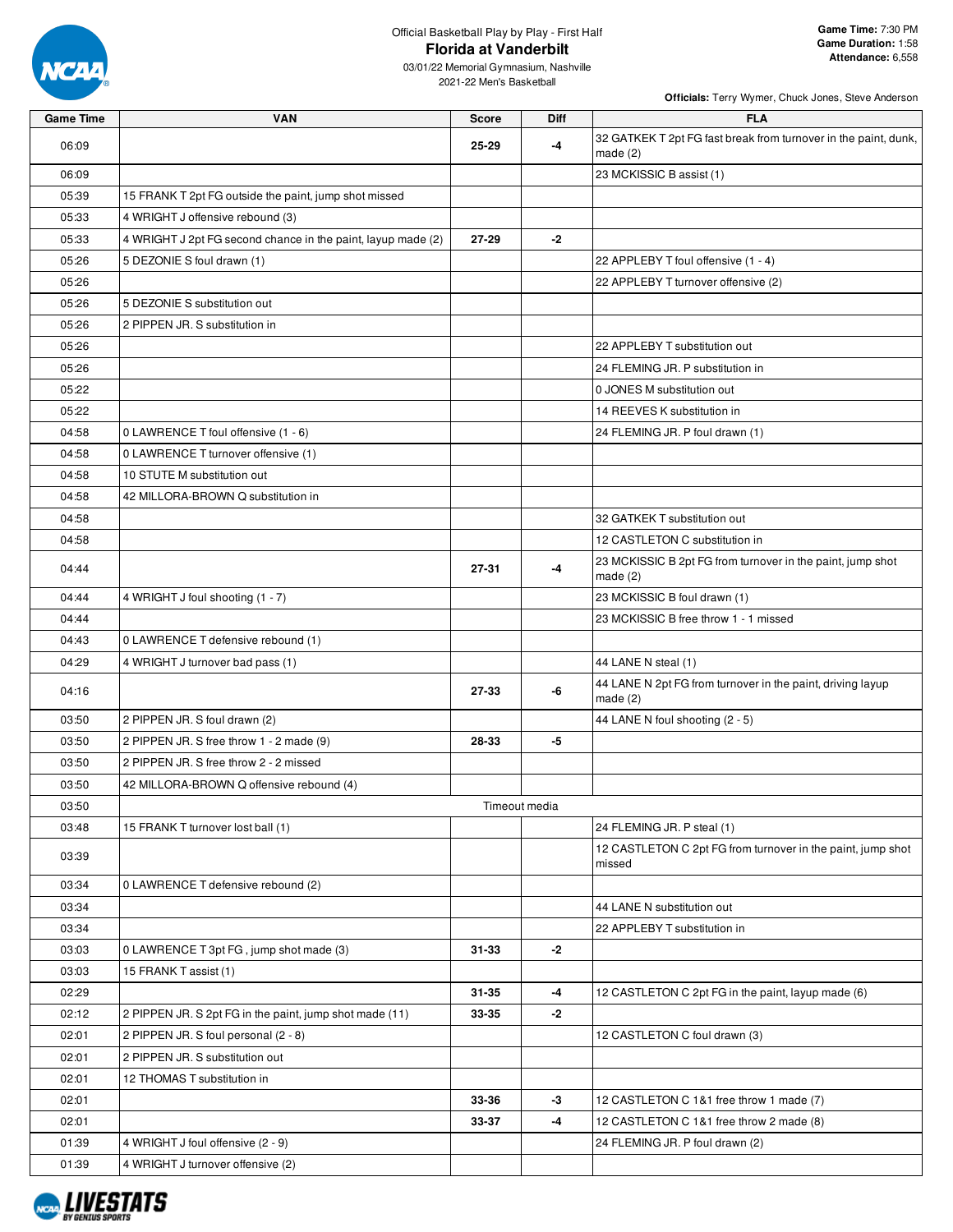

03/01/22 Memorial Gymnasium, Nashville 2021-22 Men's Basketball

| <b>Game Time</b> | <b>VAN</b>                                              | <b>Score</b>         | <b>Diff</b> | <b>FLA</b>                                                                     |
|------------------|---------------------------------------------------------|----------------------|-------------|--------------------------------------------------------------------------------|
| 01:39            | 4 WRIGHT J substitution out                             |                      |             |                                                                                |
| 01:39            | 10 STUTE M substitution in                              |                      |             |                                                                                |
| 01:14            |                                                         |                      |             | 14 REEVES K 3pt FG from turnover, jump shot missed                             |
| 01:11            | 12 THOMAS T defensive rebound (2)                       |                      |             |                                                                                |
| 01:01            | 15 FRANK T 2pt FG outside the paint, jump shot made (2) | 35-37                | $-2$        |                                                                                |
| 00:41            |                                                         |                      |             | 12 CASTLETON C 2pt FG in the paint, hook shot missed                           |
| 00:36            | 42 MILLORA-BROWN Q defensive rebound (5)                |                      |             |                                                                                |
| 00:27            | jump ball situation                                     |                      |             |                                                                                |
| 00:27            | 12 THOMAS T turnover lost ball (1)                      |                      |             | 24 FLEMING JR. P steal (2)                                                     |
| 00:27            |                                                         |                      |             | Timeout 30 Sec                                                                 |
| 00:27            |                                                         |                      |             | 23 MCKISSIC B substitution out                                                 |
| 00:27            |                                                         |                      |             | 0 JONES M substitution in                                                      |
| 00:01            |                                                         | 35-39                | -4          | 24 FLEMING JR. P 2pt FG from turnover outside the paint, jump<br>shot made (7) |
|                  |                                                         | <b>END OF PERIOD</b> |             |                                                                                |
|                  |                                                         | <b>VAN 35-39 FLA</b> |             |                                                                                |

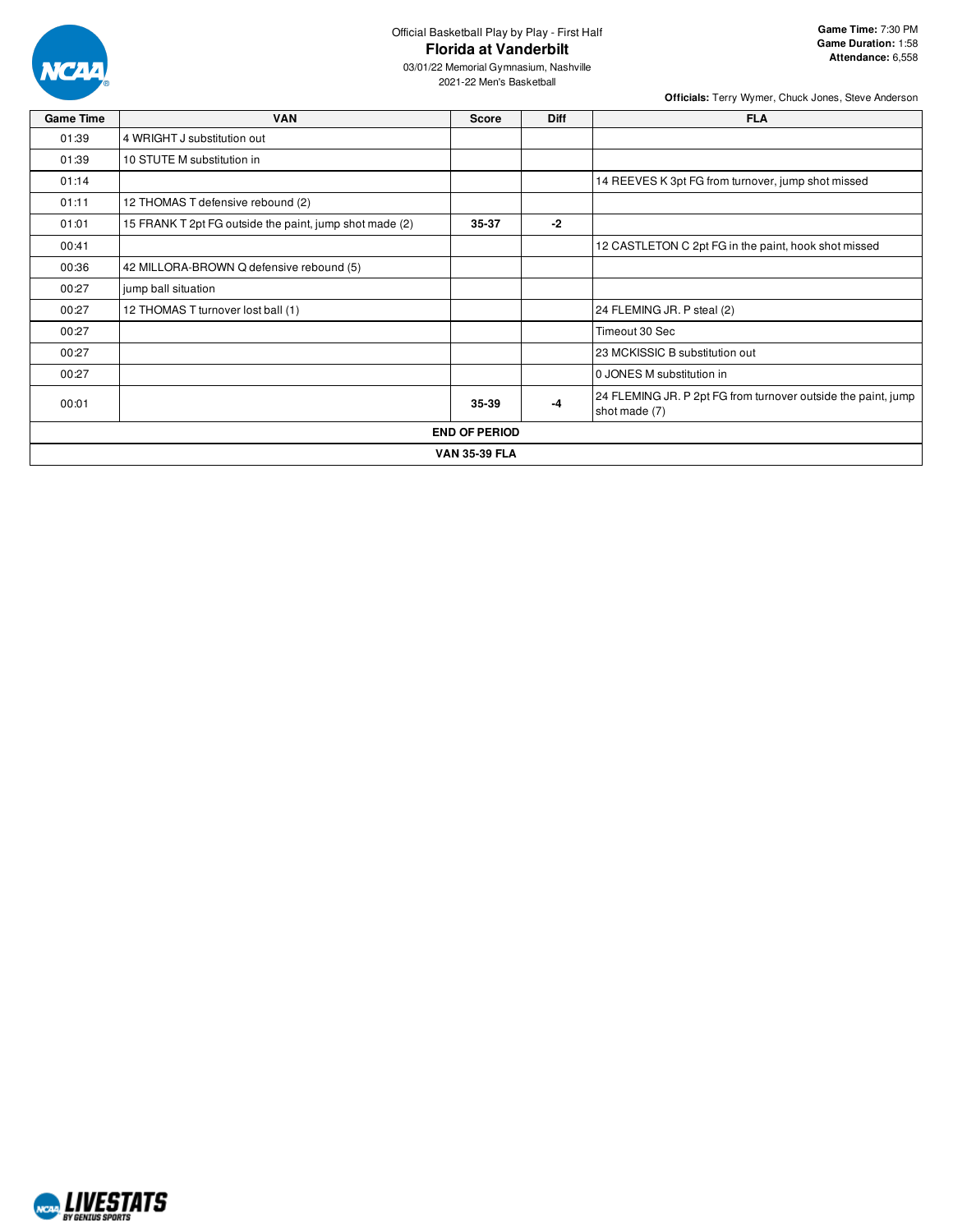

**Florida - 39**

# Official Basketball Box Score - First Half **Florida at Vanderbilt**

03/01/22 Memorial Gymnasium, Nashville 2021-22 Men's Basketball

**Officials:** Terry Wymer, Chuck Jones, Steve Anderson

|                        |                          |    |       | FG      | 3P       | FT      |           |           | <b>Rebounds</b> |                | <b>Fouls</b> | TP | AS I | <b>TO</b>      | <b>ST</b> | <b>Blocks</b> |                       |       |
|------------------------|--------------------------|----|-------|---------|----------|---------|-----------|-----------|-----------------|----------------|--------------|----|------|----------------|-----------|---------------|-----------------------|-------|
|                        | NO. Name                 |    | Min   | M-A     | M-A      | M-A     | <b>OR</b> | <b>DR</b> | <b>TOT</b>      | <b>PF</b>      | <b>FD</b>    |    |      |                |           | <b>BS</b>     | <b>BA</b>             | $+/-$ |
|                        | <b>CJ Felder</b>         | F  | 03:22 | 1-1     | $0-0$    | $0 - 0$ |           |           | 2               |                | 0            | 2  | 0    | 0              | 0         | 0             | 0                     | 5     |
| 12                     | <b>Colin Castleton</b>   | FI | 15:52 | $3 - 8$ | $0-0$    | $2 - 2$ | $\Omega$  | 3         | 3               | 0              | 3            | 8  | 0    | 0              | 0         | $\Omega$      | 0                     |       |
| 0                      | Myreon Jones             | G  | 12:49 | $2 - 4$ | $2 - 4$  | $0 - 0$ | $\Omega$  |           |                 | 0              |              | 6  |      |                | 0         | $\Omega$      | 0                     |       |
| 22                     | <b>Tyree Appleby</b>     | G  | 16:46 | $2 - 3$ | $2 - 2$  | $1 - 1$ | $\Omega$  |           |                 |                |              | 7  | 2    | $\overline{2}$ | 0         | 0             | $\Omega$              | -1    |
| 24                     | Phlandrous Fleming Jr.   | G  | 16:24 | $3-4$   | $1-2$    | $0 - 0$ |           |           | $\overline{2}$  | 0              | 2            | 7  | 3    |                | 2         | $\Omega$      | 0                     | 5     |
| 44                     | Niels Lane               |    | 08:52 | $1 - 1$ | $0-0$    | $0 - 0$ | 0         |           |                 | $\overline{2}$ | 0            | 2  | 0    | 0              |           |               | 0                     | 6     |
| 14                     | <b>Kowacie Reeves</b>    |    | 09:00 | $1-3$   | $1-3$    | $0 - 0$ | 0         |           |                 |                | 0            | 3  | 0    |                | 0         | 0             | 0                     |       |
| 23                     | <b>Brandon McKissic</b>  |    | 12:47 | $1-2$   | $0 - 1$  | $0 - 1$ | $\Omega$  | $\Omega$  | $\Omega$        | 0              |              | 2  |      | 0              |           | $\Omega$      | $\Omega$              | $-7$  |
| 32                     | <b>Tuongthach Gatkek</b> |    | 04:08 | 1-1     | $0-0$    | $0-0$   | $\Omega$  | $\Omega$  | 0               | 0              |              | 2  | 0    | 0              | 0         | 0             | 0                     | -3    |
|                        | Team                     |    |       |         |          |         |           |           |                 |                |              | 0  |      | 0              |           |               |                       |       |
| <b>Totals</b><br>15-27 |                          |    |       |         | $6 - 12$ | $3 - 4$ | 2         | 10        | 12              | 5              | 9            | 39 |      | 5              | 4         |               | 0                     | 4     |
|                        |                          |    |       |         |          |         |           |           |                 |                |              |    |      |                |           |               | Technical Fouls::NONE |       |

|     | <b>Shooting By Period</b> |          |       |  |  |  |  |  |  |
|-----|---------------------------|----------|-------|--|--|--|--|--|--|
| 1st | FG%                       | 15-27    | 55.6% |  |  |  |  |  |  |
|     | 3PT%                      | $6 - 12$ | 50.0% |  |  |  |  |  |  |
|     | FT%                       | $3-4$    | 75%   |  |  |  |  |  |  |
|     | GM FG%                    | 15-27    | 55.6% |  |  |  |  |  |  |
|     | 3PT%                      | $6 - 12$ | 50.0% |  |  |  |  |  |  |
|     | FT%                       | $3-4$    | 75.0% |  |  |  |  |  |  |

Dead Ball Rebounds: 0, 0

| Vanderbilt - 35 |  |
|-----------------|--|
|                 |  |

FG  $|$  3P  $|$  FT Rebounds Fouls TP AS TO ST Blocks  $|$  +/-<br>M-A  $|$  M-A  $|$  OR DR TOT PF FD TP AS TO ST BS BA

|               | NO. Name                   | Min   | M-A       | M-A      | M-A     | <b>OR</b> | <b>DR</b> | <b>TOT</b>     | <b>PF</b> | <b>FD</b> |          |   |   |   | <b>BS</b> | <b>BA</b>    | . .  | FG%<br>1st       |
|---------------|----------------------------|-------|-----------|----------|---------|-----------|-----------|----------------|-----------|-----------|----------|---|---|---|-----------|--------------|------|------------------|
| 42            | Quentin Millora-Brown<br>F | 16:22 | $0-0$     | $0 - 0$  | $0-0$   | 3         | 2         | 5              | 0         |           | 0        |   | 0 | 0 | 0         | 0            | -5   | 3PT <sup>o</sup> |
| 0             | <b>Tyrin Lawrence</b><br>G | 11:47 | 1-2       | $1-2$    | $0 - 0$ | 0         | 2         | 2              |           | 0         | 3        | 0 |   | 0 | 0         | $\mathbf 0$  | -5   | FT%              |
| 2             | Scotty Pippen Jr.<br>GI    | 15:56 | 4-9       | $2 - 4$  | 1-2     | 0         |           |                | 2         | 2         | 11       | З |   |   | 0         |              | -5   | <b>GM FG%</b>    |
| 4             | Jordan Wright<br>G         | 13:30 | $1 - 4$   | $0 - 3$  | $0-0$   | 2         |           | 3              | 2         | $\Omega$  | 2        |   | 2 | 2 | $\Omega$  | $\mathbf 0$  | -4   | 3PT <sup>o</sup> |
| 33            | Drew Weikert<br>G          | 05:09 | $0 - 0$   | $0 - 0$  | $0-0$   | 0         | ŋ         | 0              | 0         | 0         | 0        |   | 0 | 0 | 0         | 0            | -8   | FT%              |
| 21            | Liam Robbins               | 01:07 | $0 - 0$   | $0 - 0$  | $0 - 0$ | 0         | 0         | $\mathbf 0$    | 2         | 0         | $\Omega$ | 0 | 0 | 0 | 0         | $\mathbf 0$  | $-2$ | De               |
| 12.           | Trey Thomas                | 10:14 | 3-4       | $3-3$    | $0-0$   | 0         | 2         | 2              | 2         | $\Omega$  | 9        |   |   | 0 | 0         | $\mathbf{0}$ | -1   |                  |
| 10            | Myles Stute                | 11:32 | $2 - 4$   | $2 - 4$  | $0 - 0$ | 0         | 2         | $\overline{c}$ | 0         |           | 6        |   | 0 | 0 | 0         | $\mathbf 0$  | 6    |                  |
| 5             | Shane Dezonie              | 06:54 | 1-2       | $0-0$    | $0-0$   | 0         | n         | 0              | 0         |           | 2        |   |   | 0 | 0         | 0            | 3    |                  |
| 15            | Terren Frank               | 07:29 | $1-2$     | $0 - 0$  | $10-0$  | 0         |           |                | 0         | 0         | 2        |   |   | 0 | 0         | 0            |      |                  |
| Team          |                            |       |           |          |         | 0         | 0         | $\Omega$       |           |           | $\Omega$ |   | 0 |   |           |              |      |                  |
| <b>Totals</b> |                            |       | $13 - 27$ | $8 - 16$ | $1 - 2$ | 5         |           | 16             | 9         | 5         | 35       |   |   | 3 | 0         |              | -4   |                  |

| <b>Shooting By Period</b> |          |       |  |  |  |  |  |  |
|---------------------------|----------|-------|--|--|--|--|--|--|
| 1st<br>FG%                | 13-27    | 48.1% |  |  |  |  |  |  |
| 3PT%                      | $8 - 16$ | 50.0% |  |  |  |  |  |  |
| FT%                       | $1-2$    | 50%   |  |  |  |  |  |  |
| GM FG%                    | 13-27    | 48.1% |  |  |  |  |  |  |
| 3PT%                      | $8 - 16$ | 50.0% |  |  |  |  |  |  |
| FT%                       | $1 - 2$  | 50.0% |  |  |  |  |  |  |

ad Ball Rebounds: 0, 0

|                         | <b>FLA</b>              | <b>VAN</b>               |                      |            |            |                                 |     |     |     |
|-------------------------|-------------------------|--------------------------|----------------------|------------|------------|---------------------------------|-----|-----|-----|
|                         |                         |                          | <b>Points from</b>   | <b>FLA</b> | <b>VAN</b> | <b>Period by Period Scoring</b> |     |     |     |
| <b>Biggest lead</b>     |                         | $8(1st16:58)1(1st10:36)$ | <b>Turnovers</b>     | 8          | 2          |                                 | 1st | 2nd | וסד |
| <b>Best Scoring Run</b> | 7(1 <sup>st</sup> 7:58) | 9(1 <sup>st</sup> 10:36) | Paint                | 14         | 8          |                                 |     |     |     |
| <b>Lead Changes</b>     |                         |                          | <b>Second Chance</b> | 4          | 5          | <b>FLA</b>                      | 39  | 43  | 82  |
| <b>Times Tied</b>       |                         |                          | <b>Fast Breaks</b>   | 5          | 2          | <b>VAN</b>                      |     |     |     |
| <b>Time with Lead</b>   | 18:45                   | 00:23                    | <b>Bench</b>         | 9          | 19         |                                 | 35  | 43  | 78  |

**Technical Fouls:**:NONE

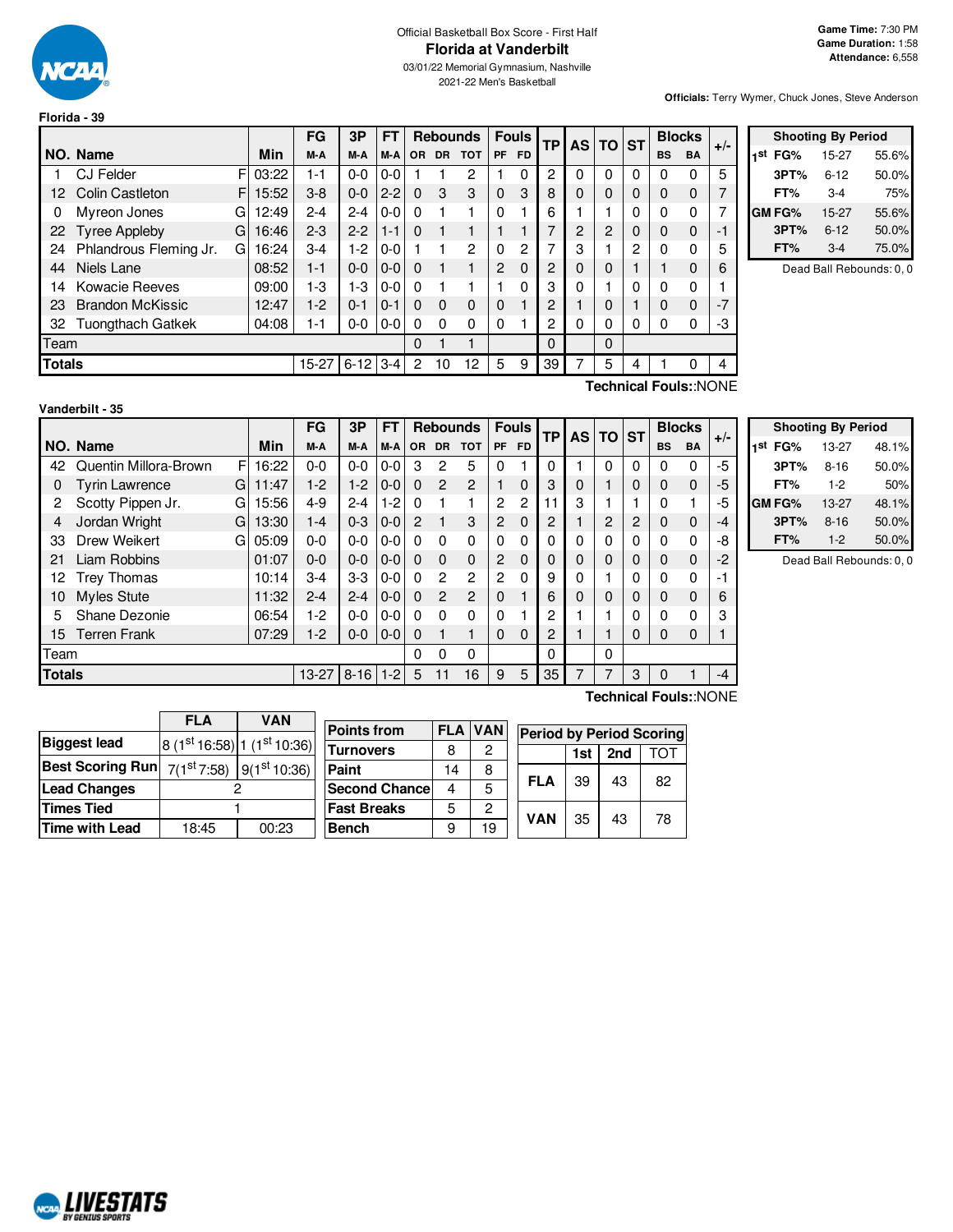

2021-22 Men's Basketball

**Officials:** Terry Wymer, Chuck Jones, Steve Anderson

### **Period 2**

| <b>Quarter Starters:</b> |                                                          |                |              |                                        |                                                             |
|--------------------------|----------------------------------------------------------|----------------|--------------|----------------------------------------|-------------------------------------------------------------|
| VAN                      | 2 Pippen Jr. S<br>0 Lawrence T                           | 4 Wright J     |              | 10 Stute M                             | 42 Millora-Brown Q                                          |
| <b>FLA</b>               | 1 Felder C<br>0 Jones M                                  | 12 Castleton C |              | 22 Appleby T                           | 24 Fleming Jr. P                                            |
| <b>Game Time</b>         | <b>VAN</b>                                               | <b>Score</b>   | Diff         |                                        | <b>FLA</b>                                                  |
| 20:00                    | 12 THOMAS T substitution out                             |                |              |                                        |                                                             |
| 20:00                    | 15 FRANK T substitution out                              |                |              |                                        |                                                             |
| 20:00                    | 2 PIPPEN JR. S substitution in                           |                |              |                                        |                                                             |
| 20:00                    | 4 WRIGHT J substitution in                               |                |              |                                        |                                                             |
| 20:00                    |                                                          |                |              | 14 REEVES K substitution out           |                                                             |
| 20:00                    |                                                          |                |              | 1 FELDER C substitution in             |                                                             |
| 19:39                    | 4 WRIGHT J 2pt FG in the paint, driving layup made (4)   | 37-39          | -2           |                                        |                                                             |
| 19:39                    | 2 PIPPEN JR. S assist (4)                                |                |              |                                        |                                                             |
| 19:17                    | 4 WRIGHT J foul shooting (3 - 1)                         |                |              | 24 FLEMING JR. P foul drawn (3)        |                                                             |
| 19:17                    |                                                          | $37 - 40$      | -3           |                                        | 24 FLEMING JR. P free throw 1 - 2 made (8)                  |
| 19:17                    |                                                          | $37 - 41$      | -4           |                                        | 24 FLEMING JR. P free throw 2 - 2 made (9)                  |
| 18:45                    | 4 WRIGHT J 2pt FG outside the paint, jump shot made (6)  | 39-41          | $-2$         |                                        |                                                             |
| 18:31                    |                                                          |                |              |                                        | 24 FLEMING JR. P 2pt FG in the paint, jump shot missed      |
| 18:28                    | 2 PIPPEN JR. S defensive rebound (2)                     |                |              |                                        |                                                             |
| 18:19                    | 10 STUTE M 3pt FG, jump shot made (9)                    | 42-41          | $\mathbf{1}$ |                                        |                                                             |
| 18:19                    | 0 LAWRENCE T assist (1)                                  |                |              |                                        |                                                             |
| 18:04<br>17:47           |                                                          | 42-43          | -1           |                                        | 12 CASTLETON C 2pt FG in the paint, driving layup made (10) |
| 17:45                    | 10 STUTE M 3pt FG, jump shot missed                      |                |              | 12 CASTLETON C defensive rebound (4)   |                                                             |
| 17:33                    |                                                          | 42-45          | -3           |                                        | 12 CASTLETON C 2pt FG in the paint, driving layup made (12) |
| 17:21                    | 0 LAWRENCE T turnover out of bounds (2)                  |                |              |                                        |                                                             |
| 17:21                    | 42 MILLORA-BROWN Q substitution out                      |                |              |                                        |                                                             |
| 17:21                    | 21 ROBBINS L substitution in                             |                |              |                                        |                                                             |
| 17:21                    |                                                          |                |              | 1 FELDER C substitution out            |                                                             |
| 17:21                    |                                                          |                |              | 44 LANE N substitution in              |                                                             |
| 17:03                    |                                                          |                |              | blocked                                | 12 CASTLETON C 2pt FG from turnover in the paint, layup     |
| 17:03                    | 21 ROBBINS L block (1)                                   |                |              |                                        |                                                             |
| 17:03                    | 0 LAWRENCE T defensive rebound (3)                       |                |              |                                        |                                                             |
| 16:54                    | 0 LAWRENCE T 2pt FG in the paint, driving layup made (5) | 44-45          | -1           |                                        |                                                             |
| 16:37                    | 0 LAWRENCE T foul personal (2 - 2)                       |                |              | 24 FLEMING JR. P foul drawn (4)        |                                                             |
| 16:37                    |                                                          |                |              | 12 CASTLETON C substitution out        |                                                             |
| 16:37                    |                                                          |                |              | 32 GATKEK T substitution in            |                                                             |
| 16:37                    | 0 LAWRENCE T substitution out                            |                |              |                                        |                                                             |
| 16:37                    | 12 THOMAS T substitution in                              |                |              |                                        |                                                             |
| 16:27                    |                                                          |                |              | 0 JONES M 3pt FG, jump shot missed     |                                                             |
| 16:25                    | 10 STUTE M defensive rebound (3)                         |                |              |                                        |                                                             |
| 16:18                    | 12 THOMAS T foul drawn (1)                               |                |              | 32 GATKEK T foul personal (1 - 1)      |                                                             |
| 16:18                    |                                                          |                |              | 22 APPLEBY T substitution out          |                                                             |
| 16:18                    |                                                          |                |              | 23 MCKISSIC B substitution in          |                                                             |
| 16:16                    | 2 PIPPEN JR. S 2pt FG in the paint, layup blocked        |                |              |                                        |                                                             |
| 16:16                    |                                                          |                |              | 24 FLEMING JR. P block (1)             |                                                             |
| 16:11                    |                                                          |                |              | 24 FLEMING JR. P defensive rebound (3) |                                                             |

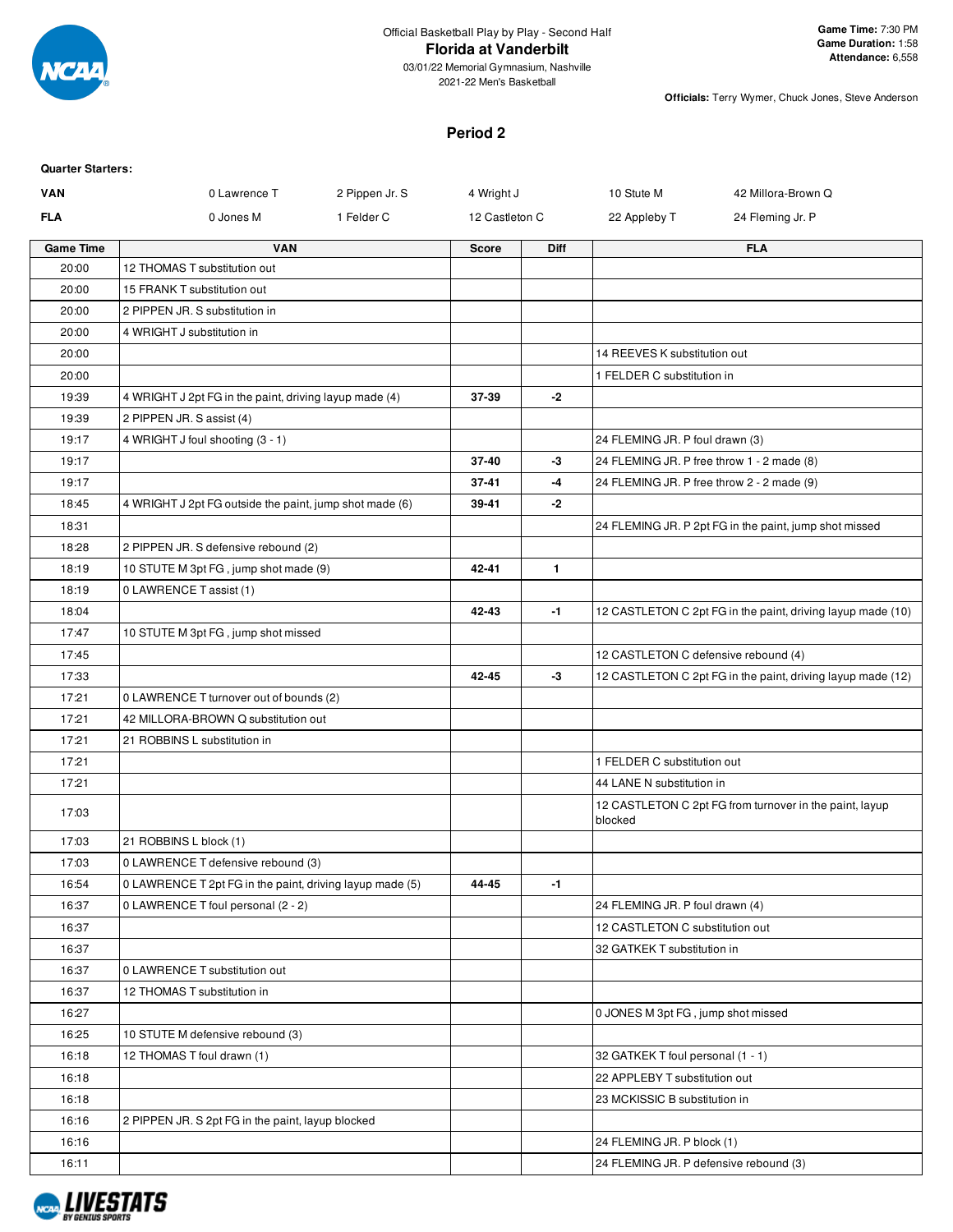

2021-22 Men's Basketball

| <b>Game Time</b> | <b>VAN</b>                                                  | <b>Score</b> | Diff                    | <b>FLA</b>                                                                     |
|------------------|-------------------------------------------------------------|--------------|-------------------------|--------------------------------------------------------------------------------|
| 16:10            |                                                             | 44-47        | -3                      | 24 FLEMING JR. P 2pt FG fast break in the paint, driving layup                 |
|                  |                                                             |              |                         | made (11)                                                                      |
| 15:48            | 12 THOMAS T foul drawn (2)                                  |              |                         | 24 FLEMING JR. P foul personal (1 - 2)                                         |
| 15:48            |                                                             |              | Timeout media           |                                                                                |
| 15:47            | 4 WRIGHT J turnover out of bounds (3)                       |              |                         |                                                                                |
| 15:31            |                                                             |              |                         | 23 MCKISSIC B 2pt FG from turnover in the paint, layup missed                  |
| 15:26            |                                                             |              |                         | 32 GATKEK T offensive rebound (1)                                              |
| 15:26            |                                                             | 44-49        | -5                      | 32 GATKEK T 2pt FG from turnover second chance in the paint,<br>layup made (4) |
| 15:03            | 2 PIPPEN JR. S 2pt FG in the paint, jump shot made (13)     | 46-49        | -3                      |                                                                                |
| 14:47            |                                                             | 46-51        | -5                      | 44 LANE N 2pt FG in the paint, layup made (4)                                  |
| 14:47            |                                                             |              |                         | 32 GATKEK T assist (1)                                                         |
| 14:20            | 21 ROBBINS L 2pt FG in the paint, jump shot made (2)        | 48-51        | -3                      |                                                                                |
| 14:20            | 12 THOMAS T assist (1)                                      |              |                         |                                                                                |
| 14:03            |                                                             | 48-54        | -6                      | 23 MCKISSIC B 3pt FG, jump shot made (5)                                       |
| 14:03            |                                                             |              |                         | 32 GATKEK T assist (2)                                                         |
| 13:43            | 2 PIPPEN JR. S 3pt FG, jump shot made (16)                  | 51-54        | -3                      |                                                                                |
| 13:19            |                                                             |              |                         | 24 FLEMING JR. P 3pt FG, jump shot missed                                      |
| 13:15            | 4 WRIGHT J defensive rebound (4)                            |              |                         |                                                                                |
| 13:06            | 2 PIPPEN JR. S 3pt FG, jump shot made (19)                  | 54-54        | 0                       |                                                                                |
| 13:06            | 12 THOMAS T assist (2)                                      |              |                         |                                                                                |
| 12:40            |                                                             |              |                         | 24 FLEMING JR. P 2pt FG outside the paint, step back jump<br>shot missed       |
| 12:35            | 4 WRIGHT J defensive rebound (5)                            |              |                         |                                                                                |
| 12:32            | 21 ROBBINS L 2pt FG fast break in the paint, layup made (4) | 56-54        | $\mathbf{2}$            |                                                                                |
| 12:32            | 2 PIPPEN JR. S assist (5)                                   |              |                         |                                                                                |
| 12:32            | 21 ROBBINS L foul drawn (1)                                 |              |                         | 32 GATKEK T foul shooting (2 - 3)                                              |
| 12:32            |                                                             |              |                         | 0 JONES M substitution out                                                     |
| 12:32            |                                                             |              |                         | 24 FLEMING JR. P substitution out                                              |
| 12:32            |                                                             |              |                         | 32 GATKEK T substitution out                                                   |
| 12:32            |                                                             |              |                         | 12 CASTLETON C substitution in                                                 |
| 12:32            |                                                             |              |                         | 14 REEVES K substitution in                                                    |
| 12:32            |                                                             |              |                         | 22 APPLEBY T substitution in                                                   |
| 12:32            | 21 ROBBINS L free throw fast break 1 - 1 made (5)           | 57-54        | $\mathbf{3}$            |                                                                                |
| 12:15            |                                                             |              |                         | 12 CASTLETON C 2pt FG in the paint, hook shot missed                           |
| 12:12            | 10 STUTE M defensive rebound (4)                            |              |                         |                                                                                |
| 12:07            | 2 PIPPEN JR. S foul drawn (3)                               |              |                         | 22 APPLEBY T foul shooting (2 - 4)                                             |
| 12:07            | 2 PIPPEN JR. S free throw fast break 1 - 2 missed           |              |                         |                                                                                |
| 12:07            | offensive dead ball rebound (1)                             |              |                         |                                                                                |
| 12:07            | 21 ROBBINS L substitution out                               |              |                         |                                                                                |
| 12:07            | 42 MILLORA-BROWN Q substitution in                          |              |                         |                                                                                |
| 12:07            | 2 PIPPEN JR. S free throw fast break 2 - 2 made (20)        | 58-54        | $\overline{\mathbf{4}}$ |                                                                                |
| 11:51            |                                                             |              |                         | 22 APPLEBY T 3pt FG, jump shot missed                                          |
| 11:49            | 4 WRIGHT J defensive rebound (6)                            |              |                         |                                                                                |
| 11:24            | 12 THOMAS T 3pt FG, jump shot made (12)                     | 61-54        | $\overline{7}$          |                                                                                |
| 11:24            | 2 PIPPEN JR. S assist (6)                                   |              |                         |                                                                                |
| 11:23            |                                                             |              |                         | Timeout 30 Sec                                                                 |
| 11:23            |                                                             |              | Timeout media           |                                                                                |
| 11:13            |                                                             |              |                         | 22 APPLEBY T 2pt FG outside the paint, jump shot missed                        |
| 11:10            | 12 THOMAS T defensive rebound (3)                           |              |                         |                                                                                |

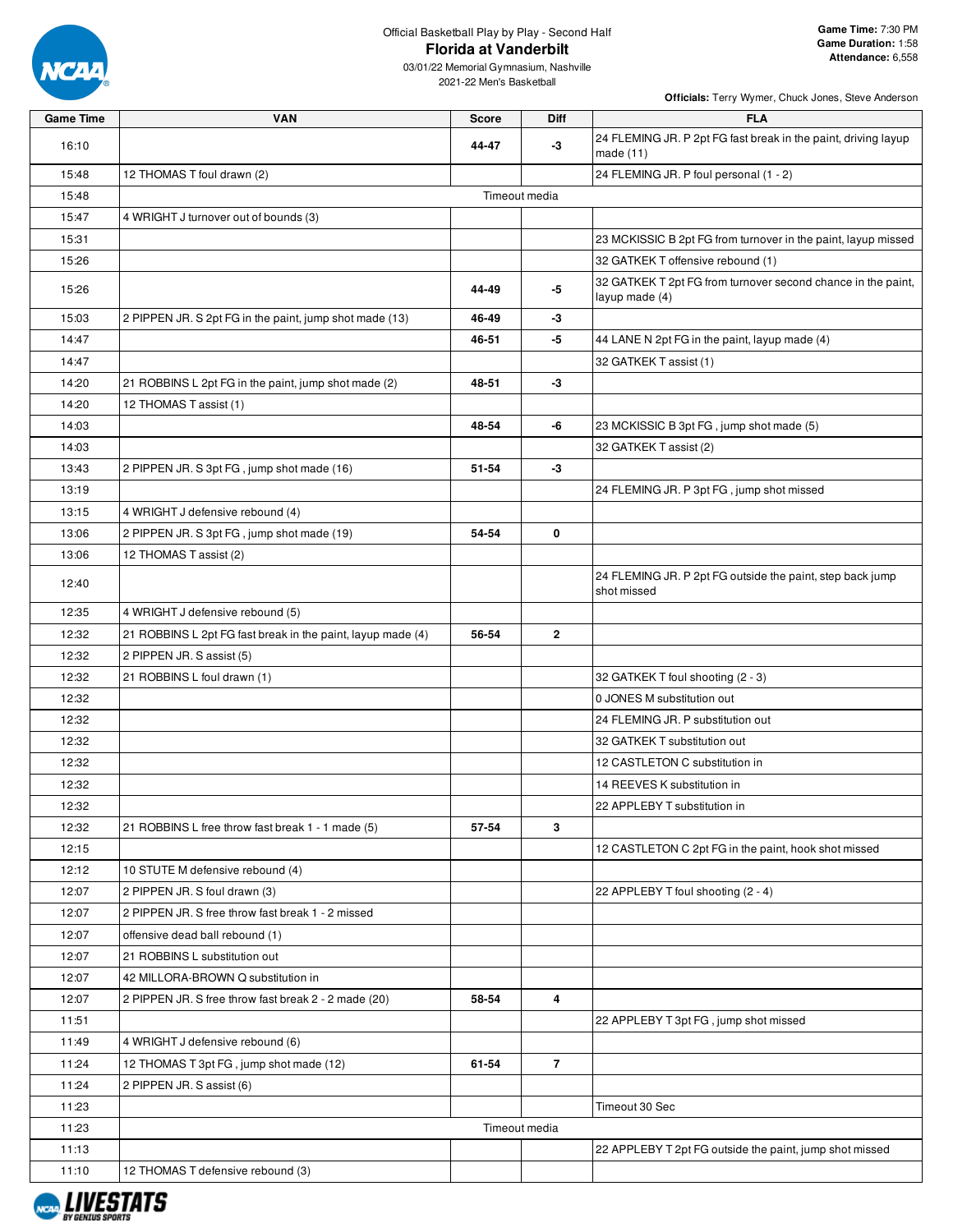

| <b>Game Time</b> | <b>VAN</b>                                                    | <b>Score</b> | Diff           | <b>FLA</b>                                                    |
|------------------|---------------------------------------------------------------|--------------|----------------|---------------------------------------------------------------|
| 10:48            | 12 THOMAS T 3pt FG, jump shot missed                          |              |                |                                                               |
| 10:44            |                                                               |              |                | 14 REEVES K defensive rebound (2)                             |
| 10:24            |                                                               |              |                | 12 CASTLETON C 2pt FG in the paint, jump shot missed          |
| 10:22            | 4 WRIGHT J defensive rebound (7)                              |              |                |                                                               |
| 10:10            | 12 THOMAS T 2pt FG in the paint, floating jump shot made (14) | 63-54        | 9              |                                                               |
| 09:50            |                                                               | 63-56        | $\overline{7}$ | 44 LANE N 2pt FG outside the paint, jump shot made (6)        |
| 09:29            | 10 STUTE M 3pt FG, jump shot missed                           |              |                |                                                               |
| 09:25            |                                                               |              |                | defensive rebound (17)                                        |
| 09:25            |                                                               |              | Timeout media  |                                                               |
| 09:25            |                                                               |              |                | 23 MCKISSIC B substitution out                                |
| 09:25            |                                                               |              |                | 44 LANE N substitution out                                    |
| 09:25            |                                                               |              |                | 0 JONES M substitution in                                     |
| 09:25            |                                                               |              |                | 24 FLEMING JR. P substitution in                              |
| 09:21            | 2 PIPPEN JR. S steal (2)                                      |              |                | 24 FLEMING JR. P turnover bad pass (2)                        |
| 09:14            | 12 THOMAS T 3pt FG from turnover, jump shot missed            |              |                |                                                               |
| 09:11            |                                                               |              |                | 14 REEVES K defensive rebound (3)                             |
| 09:04            | 4 WRIGHT J steal (3)                                          |              |                | 14 REEVES K turnover bad pass (2)                             |
|                  | 2 PIPPEN JR. S 2pt FG fast break from turnover in the paint,  |              |                |                                                               |
| 08:58            | driving layup made (22)                                       | 65-56        | 9              |                                                               |
| 08:58            | 4 WRIGHT J assist (2)                                         |              |                |                                                               |
| 08:48            | 12 THOMAS T foul personal (3 - 3)                             |              |                | 22 APPLEBY T foul drawn (2)                                   |
| 08:48            |                                                               |              |                | 14 REEVES K substitution out                                  |
| 08:48            |                                                               |              |                | 44 LANE N substitution in                                     |
| 08:48            | 10 STUTE M substitution out                                   |              |                |                                                               |
| 08:48            | 21 ROBBINS L substitution in                                  |              |                |                                                               |
| 08:38            |                                                               | 65-59        | 6              | 22 APPLEBY T 3pt FG, jump shot made (10)                      |
| 08:38            |                                                               |              |                | 24 FLEMING JR. P assist (4)                                   |
| 08:17            | 4 WRIGHT J 3pt FG, jump shot missed                           |              |                |                                                               |
| 08:15            |                                                               |              |                | 12 CASTLETON C defensive rebound (5)                          |
| 08:15            | 42 MILLORA-BROWN Q foul personal (1 - 4)                      |              |                | 12 CASTLETON C foul drawn (4)                                 |
| 07:58            | 21 ROBBINS L foul shooting (3 - 5)                            |              |                | 44 LANE N foul drawn (1)                                      |
| 07:58            |                                                               |              | Timeout media  |                                                               |
| 07:58            |                                                               | 65-60        | 5              | 24 FLEMING JR. P free throw 1 - 2 made (12)                   |
| 07:58            |                                                               | 65-61        | 4              | 24 FLEMING JR. P free throw 2 - 2 made (13)                   |
| 07:45            | 21 ROBBINS L 3pt FG, jump shot made (8)                       | 68-61        | $\overline{7}$ |                                                               |
| 07:45            | 2 PIPPEN JR. S assist (7)                                     |              |                |                                                               |
| 07:23            |                                                               | 68-63        | 5              | 0 JONES M 2pt FG in the paint, floating jump shot made (8)    |
| 06:54            | 2 PIPPEN JR. S foul offensive (3 - 6)                         |              |                | 22 APPLEBY T foul drawn (3)                                   |
| 06:54            | 2 PIPPEN JR. S turnover offensive (2)                         |              |                |                                                               |
| 06:38            |                                                               | 68-66        | 2              | 0 JONES M 3pt FG from turnover, jump shot made (11)           |
| 06:29            | 2 PIPPEN JR. S foul drawn (4)                                 |              |                | 22 APPLEBY T foul personal (3 - 5)                            |
| 06:29            | 42 MILLORA-BROWN Q substitution out                           |              |                |                                                               |
| 06:29            | 10 STUTE M substitution in                                    |              |                |                                                               |
| 06:14            | 21 ROBBINS L turnover lost ball (1)                           |              |                |                                                               |
| 06:10            |                                                               |              |                | 22 APPLEBY T 2pt FG from turnover in the paint, driving layup |
| 06:07            | 2 PIPPEN JR. S defensive rebound (3)                          |              |                | missed                                                        |
| 05:58            | 2 PIPPEN JR. S 2pt FG in the paint, driving layup made (24)   | 70-66        | 4              |                                                               |
| 05:27            |                                                               | 70-68        | 2              | 12 CASTLETON C 2pt FG in the paint, driving layup made (14)   |
| 05:27            |                                                               |              |                | 24 FLEMING JR. P assist (5)                                   |
|                  |                                                               |              |                |                                                               |

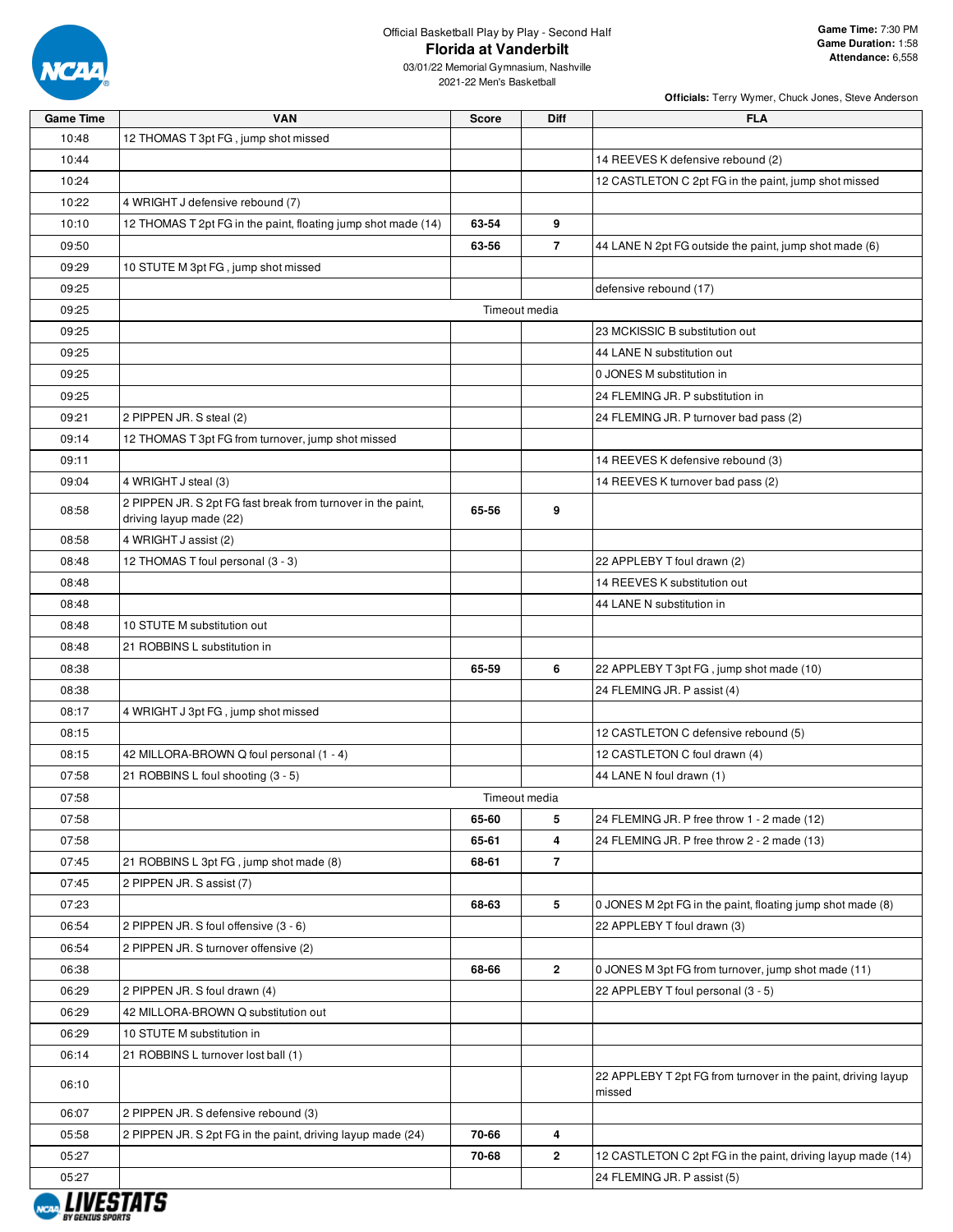

| <b>Game Time</b> | <b>VAN</b>                                                   | <b>Score</b>  | Diff           | <b>FLA</b>                                                               |
|------------------|--------------------------------------------------------------|---------------|----------------|--------------------------------------------------------------------------|
| 05:13            | 2 PIPPEN JR. S foul drawn (5)                                |               |                | 24 FLEMING JR. P foul personal (2 - 6)                                   |
| 04:54            | 4 WRIGHT J turnover bad pass (4)                             |               |                | 24 FLEMING JR. P steal (3)                                               |
| 04:40            |                                                              |               |                | 12 CASTLETON C 2pt FG from turnover in the paint, jump shot<br>blocked   |
| 04:40            | 21 ROBBINS L block (2)                                       |               |                |                                                                          |
| 04:33            | 4 WRIGHT J defensive rebound (8)                             |               |                |                                                                          |
| 04:27            | 2 PIPPEN JR. S 3pt FG, jump shot made (27)                   | 73-68         | 5              |                                                                          |
| 04:03            |                                                              |               |                | 0 JONES M 3pt FG, jump shot missed                                       |
| 04:00            | 4 WRIGHT J defensive rebound (9)                             |               |                |                                                                          |
| 03:50            | 12 THOMAS T 3pt FG, jump shot made (17)                      | 76-68         | 8              |                                                                          |
| 03:50            | 4 WRIGHT J assist (3)                                        |               |                |                                                                          |
| 03:49            |                                                              |               |                | Timeout 30 Sec                                                           |
| 03:49            |                                                              | Timeout media |                |                                                                          |
| 03:49            | 21 ROBBINS L substitution out                                |               |                |                                                                          |
| 03:49            | 42 MILLORA-BROWN Q substitution in                           |               |                |                                                                          |
| 03:45            |                                                              |               |                | 24 FLEMING JR. P 2pt FG in the paint, jump shot missed                   |
| 03:43            |                                                              |               |                | 12 CASTLETON C offensive rebound (6)                                     |
|                  |                                                              |               |                | 12 CASTLETON C 2pt FG second chance in the paint, jump                   |
| 03:42            |                                                              |               |                | shot missed                                                              |
| 03:41            |                                                              |               |                | 12 CASTLETON C offensive rebound (7)                                     |
| 03:39            | 10 STUTE M foul personal (1 - 7)                             |               |                | 12 CASTLETON C foul drawn (5)                                            |
| 03:39            |                                                              | 76-69         | $\overline{7}$ | 12 CASTLETON C 1&1 free throw 1 made (15)                                |
| 03:39            |                                                              |               |                | 12 CASTLETON C 1&1 free throw 2 missed                                   |
| 03:38            | defensive rebound (29)                                       |               |                |                                                                          |
| 03:13            | 2 PIPPEN JR. S turnover bad pass (3)                         |               |                |                                                                          |
| 02:55            |                                                              | 76-71         | 5              | 0 JONES M 2pt FG from turnover outside the paint, jump shot<br>made (13) |
| 02:27            | 12 THOMAS T turnover bad pass (2)                            |               |                | 12 CASTLETON C steal (1)                                                 |
| 02:19            |                                                              | 76-73         | 3              | 22 APPLEBY T 2pt FG from turnover in the paint, layup made<br>(12)       |
| 01:48            | 10 STUTE M 2pt FG in the paint, jump shot missed             |               |                |                                                                          |
| 01:45            |                                                              |               |                | 22 APPLEBY T defensive rebound (2)                                       |
| 01:41            | 2 PIPPEN JR. S steal (3)                                     |               |                | 22 APPLEBY T turnover lost ball (3)                                      |
| 01:17            | 10 STUTE M 3pt FG from turnover, jump shot missed            |               |                |                                                                          |
| 01:15            |                                                              |               |                | 24 FLEMING JR. P defensive rebound (4)                                   |
| 01:06            |                                                              |               |                | 22 APPLEBY T 3pt FG, jump shot missed                                    |
| 01:02            | 42 MILLORA-BROWN Q defensive rebound (6)                     |               |                |                                                                          |
| 00:59            | Timeout 60 Sec                                               |               |                |                                                                          |
| 00:59            | 42 MILLORA-BROWN Q substitution out                          |               |                |                                                                          |
| 00:59            | 21 ROBBINS L substitution in                                 |               |                |                                                                          |
| 00:44            | 2 PIPPEN JR. S 2pt FG outside the paint, jump shot made (29) | 78-73         | 5              |                                                                          |
| 00:31            | 10 STUTE M foul personal (2 - 8)                             |               |                | 12 CASTLETON C foul drawn (6)                                            |
| 00:31            |                                                              | 78-74         | 4              | 12 CASTLETON C 1&1 free throw 1 made (16)                                |
| 00:31            | 10 STUTE M substitution out                                  |               |                |                                                                          |
| 00:31            | 42 MILLORA-BROWN Q substitution in                           |               |                |                                                                          |
| 00:31            |                                                              | 78-75         | 3              | 12 CASTLETON C 1&1 free throw 2 made (17)                                |
| 00:31            |                                                              |               |                | 0 JONES M substitution out                                               |
| 00:31            |                                                              |               |                | 12 CASTLETON C substitution out                                          |
| 00:31            |                                                              |               |                | 23 MCKISSIC B substitution in                                            |
| 00:31            |                                                              |               |                | 32 GATKEK T substitution in                                              |

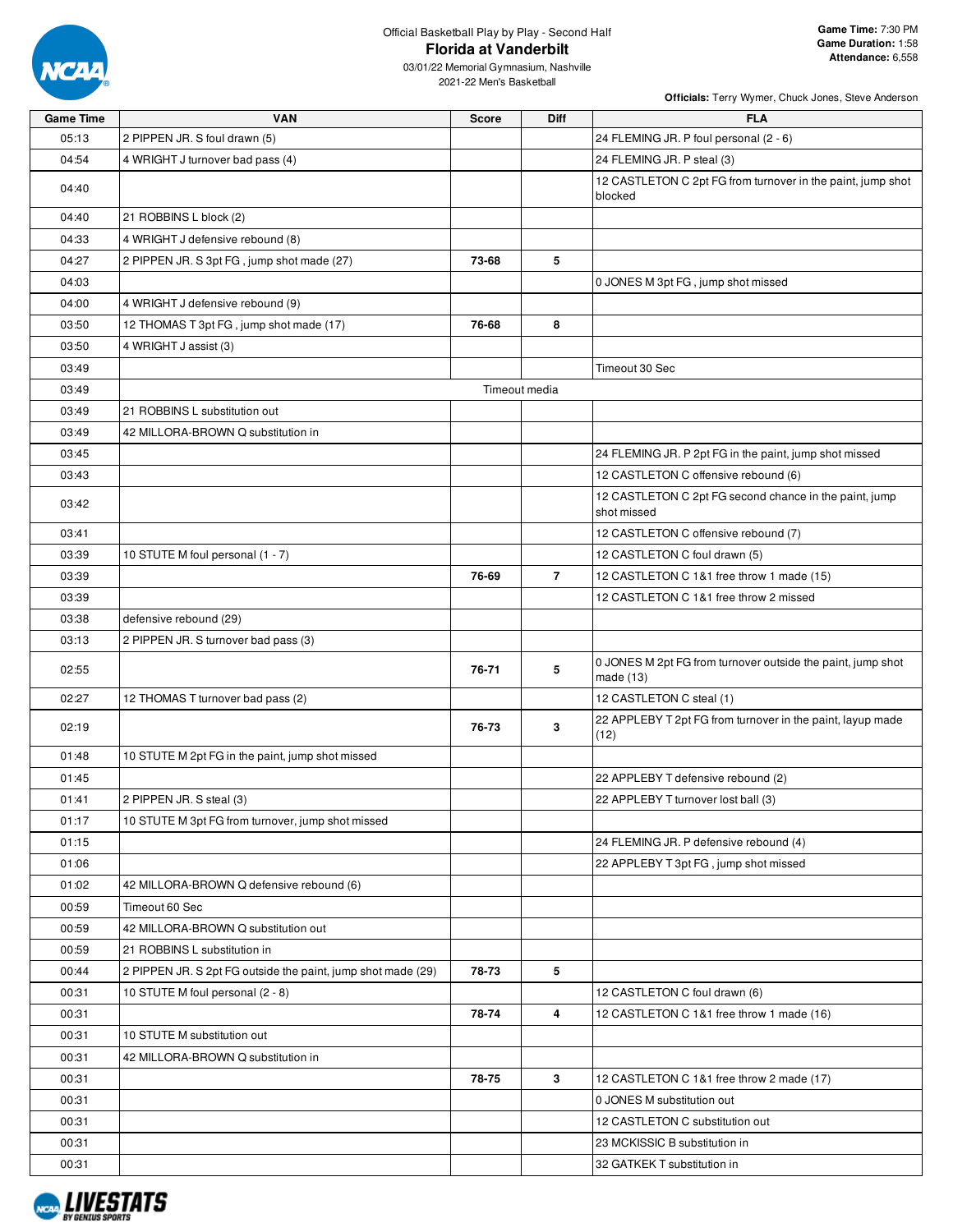

03/01/22 Memorial Gymnasium, Nashville 2021-22 Men's Basketball

| <b>Game Time</b> | <b>VAN</b>                                        | <b>Score</b>         | <b>Diff</b>  | <b>FLA</b>                                                 |
|------------------|---------------------------------------------------|----------------------|--------------|------------------------------------------------------------|
| 00:29            | 2 PIPPEN JR. S 2pt FG in the paint, layup blocked |                      |              |                                                            |
| 00:29            |                                                   |                      |              | 24 FLEMING JR. P block (2)                                 |
| 00:24            |                                                   |                      |              | 22 APPLEBY T defensive rebound (3)                         |
| 00:21            |                                                   | 78-77                | $\mathbf{1}$ | 32 GATKEK T 2pt FG in the paint, layup made (6)            |
| 00:21            |                                                   |                      |              | 24 FLEMING JR. P assist (6)                                |
| 00:19            | Timeout 30 Sec                                    |                      |              |                                                            |
| 00:19            | 42 MILLORA-BROWN Q substitution out               |                      |              |                                                            |
| 00:19            | 10 STUTE M substitution in                        |                      |              |                                                            |
| 00:19            | 4 WRIGHT J turnover bad pass (5)                  |                      |              |                                                            |
| 00:19            | 10 STUTE M substitution out                       |                      |              |                                                            |
| 00:19            | 42 MILLORA-BROWN Q substitution in                |                      |              |                                                            |
| 00:19            |                                                   |                      |              | 23 MCKISSIC B substitution out                             |
| 00:19            |                                                   |                      |              | 32 GATKEK T substitution out                               |
| 00:19            |                                                   |                      |              | 0 JONES M substitution in                                  |
| 00:19            |                                                   |                      |              | 12 CASTLETON C substitution in                             |
| 00:06            |                                                   | 78-80                | -2           | 24 FLEMING JR. P 3pt FG from turnover, jump shot made (16) |
| 00:06            |                                                   |                      |              | 12 CASTLETON C assist (1)                                  |
| 00:06            | Timeout 60 Sec                                    |                      |              |                                                            |
| 00:06            | 42 MILLORA-BROWN Q substitution out               |                      |              |                                                            |
| 00:06            | 10 STUTE M substitution in                        |                      |              |                                                            |
| 00:06            |                                                   |                      |              | 0 JONES M substitution out                                 |
| 00:06            |                                                   |                      |              | 23 MCKISSIC B substitution in                              |
| 00:02            | 2 PIPPEN JR. S foul drawn (6)                     |                      |              | 23 MCKISSIC B foul personal (1 - 7)                        |
| 00:02            | 10 STUTE M substitution out                       |                      |              |                                                            |
| 00:02            | 42 MILLORA-BROWN Q substitution in                |                      |              |                                                            |
| 00:02            | 2 PIPPEN JR. S 1&1 free throw 1 missed            |                      |              |                                                            |
| 00:02            |                                                   |                      |              | 12 CASTLETON C defensive rebound (8)                       |
| 00:00            | 42 MILLORA-BROWN Q foul personal (2 - 9)          |                      |              | 12 CASTLETON C foul drawn (7)                              |
| 00:00            |                                                   | 78-81                | -3           | 12 CASTLETON C 1&1 free throw 1 made (18)                  |
| 00:00            |                                                   | 78-82                | $-4$         | 12 CASTLETON C 1&1 free throw 2 made (19)                  |
|                  |                                                   | <b>END OF GAME</b>   |              |                                                            |
|                  |                                                   | <b>VAN 78-82 FLA</b> |              |                                                            |

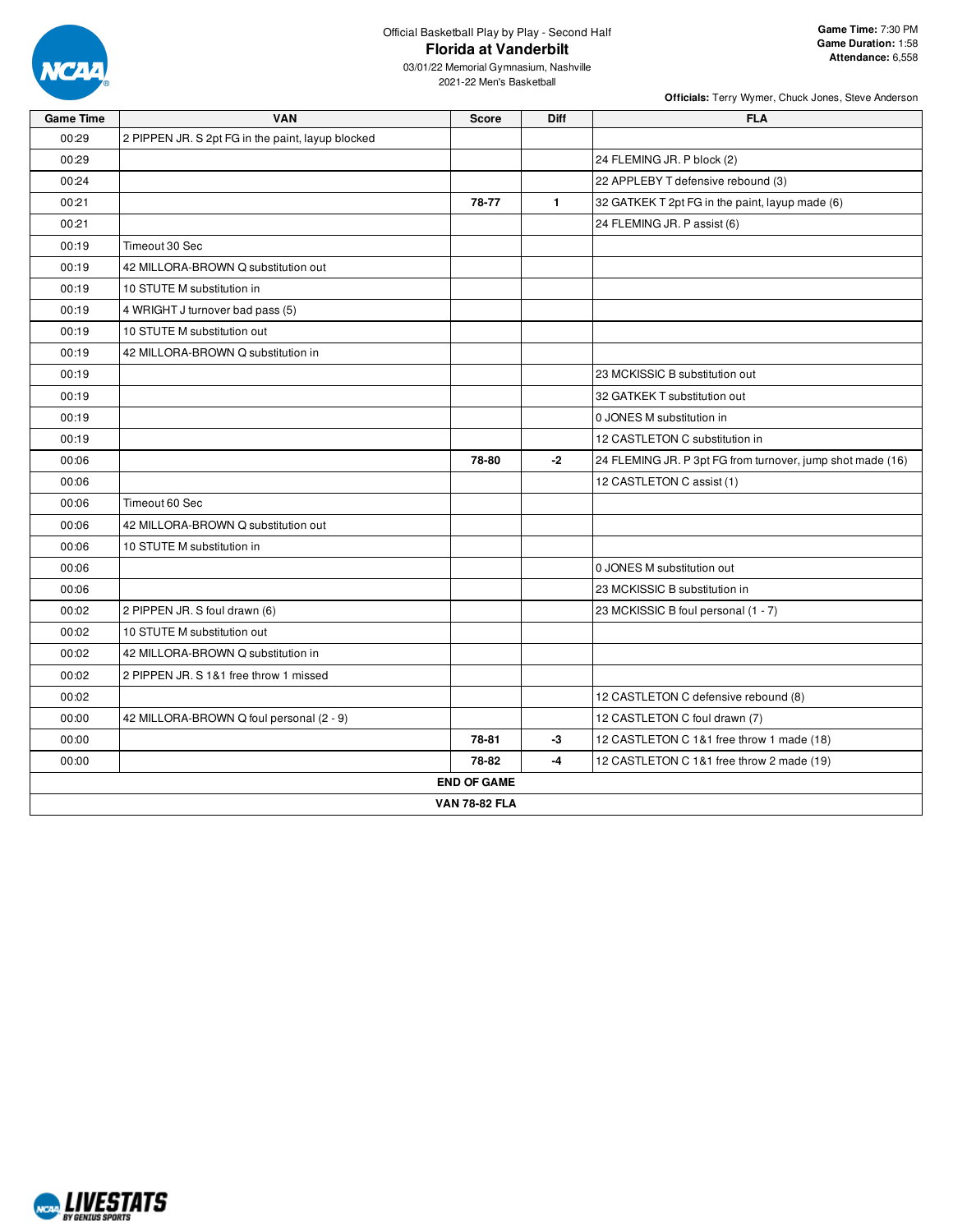

# Official Basketball Box Score - Second Half **Florida at Vanderbilt**

03/01/22 Memorial Gymnasium, Nashville 2021-22 Men's Basketball

**Officials:** Terry Wymer, Chuck Jones, Steve Anderson

|               |                             |             | FG        | 3P      | <b>FT</b> |                |                | <b>Rebounds</b> |              | <b>Fouls</b> | <b>TP</b> | <b>AS</b> | <b>TO</b> | <b>ST</b> | <b>Blocks</b> |              | $+/-$ |
|---------------|-----------------------------|-------------|-----------|---------|-----------|----------------|----------------|-----------------|--------------|--------------|-----------|-----------|-----------|-----------|---------------|--------------|-------|
|               | NO. Name                    | Min         | M-A       | M-A     | M-A       | OR.            | <b>DR</b>      | <b>TOT</b>      | <b>PF</b>    | FD.          |           |           |           |           | <b>BS</b>     | <b>BA</b>    |       |
|               | <b>CJ Felder</b>            | FI<br>02:39 | $0 - 0$   | $0-0$   | $0 - 0$   | 0              | 0              | 0               | 0            | 0            | $\Omega$  | 0         | 0         | 0         | 0             | 0            | -1    |
| 12            | <b>Colin Castleton</b>      | 15:44<br>F. | $3 - 8$   | $0 - 0$ | $5-6$     | $\overline{2}$ | 3              | 5               | $\Omega$     | 4            | 11        |           | $\Omega$  |           | 0             | 2            |       |
| 0             | Myreon Jones<br>G           | 16:36       | $3-5$     | $1-3$   | $0 - 0$   | $\Omega$       | 0              | 0               | 0            | 0            |           | 0         | $\Omega$  | 0         | 0             | $\mathbf{0}$ |       |
| 22            | <b>Tyree Appleby</b><br>G   | 16:14       | $2 - 6$   | $1-3$   | $0 - 0$   | $\Omega$       | $\overline{2}$ | $\overline{2}$  | 2            | 2            | 5         | 0         |           | 0         | 0             | $\Omega$     | 3     |
| 24            | Phlandrous Fleming Jr.<br>G | 16:53       | $2-6$     | $1-2$   | $4 - 4$   | $\Omega$       | 2              | 2               | 2            | 2            | 9         | 3         |           |           | 2             | $\mathbf{0}$ | 5     |
| 44            | Niels Lane                  | 16:44       | $2 - 2$   | $0 - 0$ | $0 - 0$   | $\Omega$       | $\Omega$       | $\Omega$        | 0            |              | 4         | 0         | $\Omega$  | 0         | 0             | $\Omega$     | 3     |
| 32            | <b>Tuongthach Gatkek</b>    | 04:16       | $2-2$     | $0-0$   | $0 - 0$   |                | O              |                 | 2            | 0            | 4         | 2         | 0         | 0         | 0             | $\Omega$     | -1    |
| 23            | <b>Brandon McKissic</b>     | 07:10       | $1-2$     | $1 - 1$ | $0 - 0$   | $\Omega$       | $\Omega$       | 0               |              | 0            | 3         | 0         | $\Omega$  | 0         | 0             | $\Omega$     | -4    |
| 14            | <b>Kowacie Reeves</b>       | 03:44       | $0-0$     | $0-0$   | $0 - 0$   | $\Omega$       | 2              | 2               | $\mathbf{0}$ | 0            | 0         | 0         |           | 0         | 0             | 0            | $-7$  |
| Team          |                             |             |           |         |           | 0              |                | 1               |              |              | $\Omega$  |           | $\Omega$  |           |               |              |       |
| <b>Totals</b> |                             |             | $15 - 31$ | $4-9$   | $9 - 10$  | 3              | 10             | 13              | 7            | 9            | 43        | 6         | 3         | 2         | 2             | 2            | 0     |
|               |                             |             |           |         |           |                |                |                 |              |              |           |           |           |           |               |              |       |

| <b>Shooting By Period</b> |          |       |  |  |  |  |  |  |
|---------------------------|----------|-------|--|--|--|--|--|--|
| ond FG%                   | 15-31    | 48.4% |  |  |  |  |  |  |
| 3PT%                      | 4-9      | 44.4% |  |  |  |  |  |  |
| FT%                       | $9 - 10$ | 90%   |  |  |  |  |  |  |
| <b>GM FG%</b>             | 15-31    | 48.4% |  |  |  |  |  |  |
| 3PT%                      | $4-9$    | 44.4% |  |  |  |  |  |  |
| FT%                       | $9 - 10$ | 90.0% |  |  |  |  |  |  |

Dead Ball Rebounds: 0, 0

| Vanderbilt - 43 |
|-----------------|
|-----------------|

**Technical Fouls:**:NONE

|    |                                        |    |            | FG      | 3Р      | FТ      |           |                | <b>Rebounds</b> |                | <b>Fouls</b> | <b>TP</b> | <b>AS</b> | TO.      | <b>ST</b> |                | <b>Blocks</b>  |                       |
|----|----------------------------------------|----|------------|---------|---------|---------|-----------|----------------|-----------------|----------------|--------------|-----------|-----------|----------|-----------|----------------|----------------|-----------------------|
|    | NO. Name                               |    | <b>Min</b> | M-A     | M-A     | M-A     | <b>OR</b> | <b>DR</b>      | <b>TOT</b>      | <b>PF</b>      | <b>FD</b>    |           |           |          |           | <b>BS</b>      | <b>BA</b>      | $+/-$                 |
| 42 | Quentin Millora-Brown                  | F  | 11:34      | $0 - 0$ | $0-0$   | $0-0$   | 0         |                |                 | $\overline{c}$ | $\Omega$     | $\Omega$  | $\Omega$  | $\Omega$ | $\Omega$  | $\Omega$       | $\Omega$       | -13                   |
| 0  | <b>Tyrin Lawrence</b>                  | GI | 03:23      | $1 - 1$ | $0 - 0$ | $0-0$   | $\Omega$  |                |                 |                | 0            | 2         |           |          |           | $\Omega$       | $\Omega$       | 3                     |
| 2  | Scotty Pippen Jr.                      | G  | 20:00      | 7-9     | $3-3$   | $1 - 3$ | 0         | $\overline{c}$ | 2               |                | 4            | 18        | 4         | 2        | 2         | 0              | $\overline{c}$ | 0                     |
| 4  | Jordan Wright                          | GI | 20:00      | $2 - 3$ | $0 - 1$ | $0-0$   | $\Omega$  | 6              | 6               |                | 0            | 4         | 2         | 3        |           | 0              | 0              | 0                     |
| 33 | Drew Weikert                           | G  | 00:00      | $0 - 0$ | $0-0$   | $0-0$   | $\Omega$  | $\Omega$       | 0               | 0              | 0            |           |           | 0        |           | $\Omega$       | 0              | 0                     |
| 15 | <b>Terren Frank</b>                    |    | 00:00      | $0 - 0$ | $0 - 0$ | $0-0$   | $\Omega$  | $\Omega$       | 0               | $\Omega$       | 0            | 0         | 0         | 0        | 0         | $\Omega$       | $\Omega$       | 0                     |
| 21 | Liam Robbins                           |    | 11:12      | $3-3$   | 1-1     | $1 - 1$ | 0         | $\Omega$       | 0               |                |              | 8         | 0         |          | 0         | $\overline{2}$ | $\Omega$       | -2                    |
| 12 | <b>Trey Thomas</b>                     |    | 16:37      | $3-5$   | $2 - 4$ | $0-0$   | $\Omega$  |                |                 |                | 2            | 8         | 2         |          |           | $\Omega$       | $\Omega$       | -3                    |
| 10 | Myles Stute                            |    | 17:14      | $1 - 5$ | 1-4     | $0-0$   | 0         | 2              | 2               | 2              | 0            | 3         | 0         | 0        | 0         | $\Omega$       | $\Omega$       | 15                    |
|    | Team                                   |    |            |         |         |         |           |                | ۰               |                |              | $\Omega$  |           | 0        |           |                |                |                       |
|    | <b>Totals</b><br>$7-13$ 2-4<br>$17-26$ |    |            |         |         |         |           | 14             | 14              | 9              | 7            | 43        | 9         | 8        | 3         | 2              | 2              | 0                     |
|    |                                        |    |            |         |         |         |           |                |                 |                |              |           |           |          |           |                |                | Technical Fouls::NONE |

|              | <b>Shooting By Period</b> |       |
|--------------|---------------------------|-------|
| 2nd FG%      | 17-26                     | 65.4% |
| 3PT%         | $7 - 13$                  | 53.8% |
| FT%          | $2 - 4$                   | 50%   |
| <b>GMFG%</b> | 17-26                     | 65.4% |
| 3PT%         | $7 - 13$                  | 53.8% |
| FT%          | $2 - 4$                   | 50.0% |

Dead Ball Rebounds: 1, 0

|                                                             | <b>FLA</b> | VAN                                         |                       |    |                |                                 |     |     |     |
|-------------------------------------------------------------|------------|---------------------------------------------|-----------------------|----|----------------|---------------------------------|-----|-----|-----|
|                                                             |            |                                             | <b>Points from</b>    |    | <b>FLA VAN</b> |                                 |     |     |     |
| <b>Biggest lead</b>                                         |            |                                             |                       |    |                | <b>Period by Period Scoring</b> |     |     |     |
|                                                             |            | $6(2^{nd} 14:03)$ 9 (2 <sup>nd</sup> 10:10) | <b>Turnovers</b>      | 12 | 2              |                                 | 1st | 2nd | тот |
| <b>Best Scoring Run</b> $9(2^{nd} 0:00)$ $15(2^{nd} 10:10)$ |            |                                             | Paint                 | 18 | 16             |                                 |     |     |     |
| <b>Lead Changes</b>                                         |            |                                             | <b>Second Chancel</b> | 3  | 0              | <b>FLA</b>                      | 39  | 43  | 82  |
| <b>Times Tied</b>                                           |            |                                             | <b>Fast Breaks</b>    | 2  | 6              | <b>VAN</b>                      | 35  | 43  | 78  |
| <b>Time with Lead</b>                                       | 06:24      | 12:41                                       | <b>Bench</b>          |    | 19             |                                 |     |     |     |

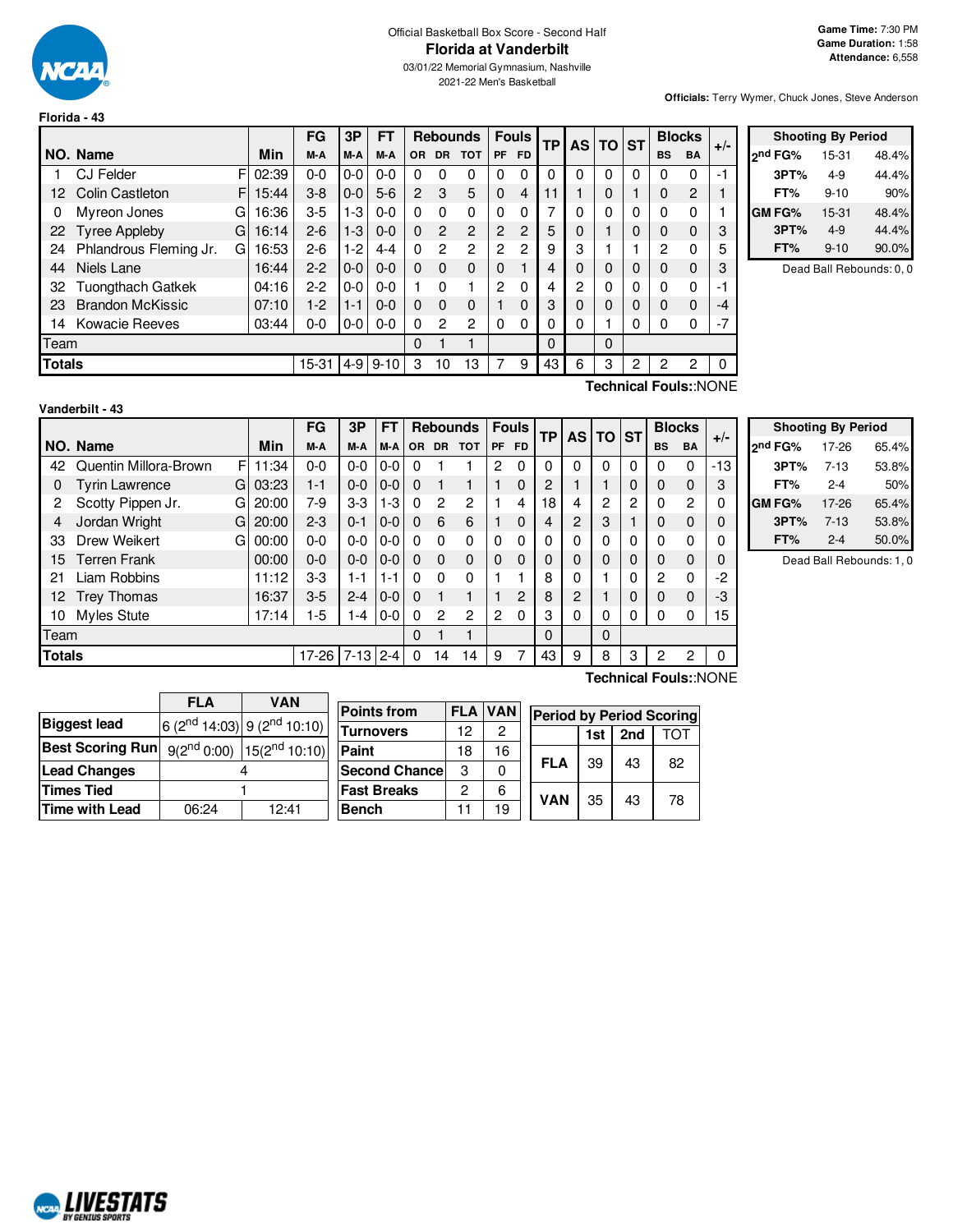

2021-22 Men's Basketball

**Officials:** Terry Wymer, Chuck Jones, Steve Anderson

{ Players => All; } FG Types => All; Results => All;

 $\frac{2}{2}$ <br>100%

 $4/9$ 

 $44%$ 

 $0/1$ <br> $0%$ 

 $8/10$ 

 $80\%$ 

1/1 100%

 $9/16$ 

56%

 $\frac{1}{2}$ <br>50%

 $\frac{1/6}{17%}$ 

**Vanderbilt** { Players => 0, 1, 3, 4, 10, 11, 12, 14, 20, 22, 23, 24, 32, 33, 44; } FG  $Types = All; Results => All;$ 



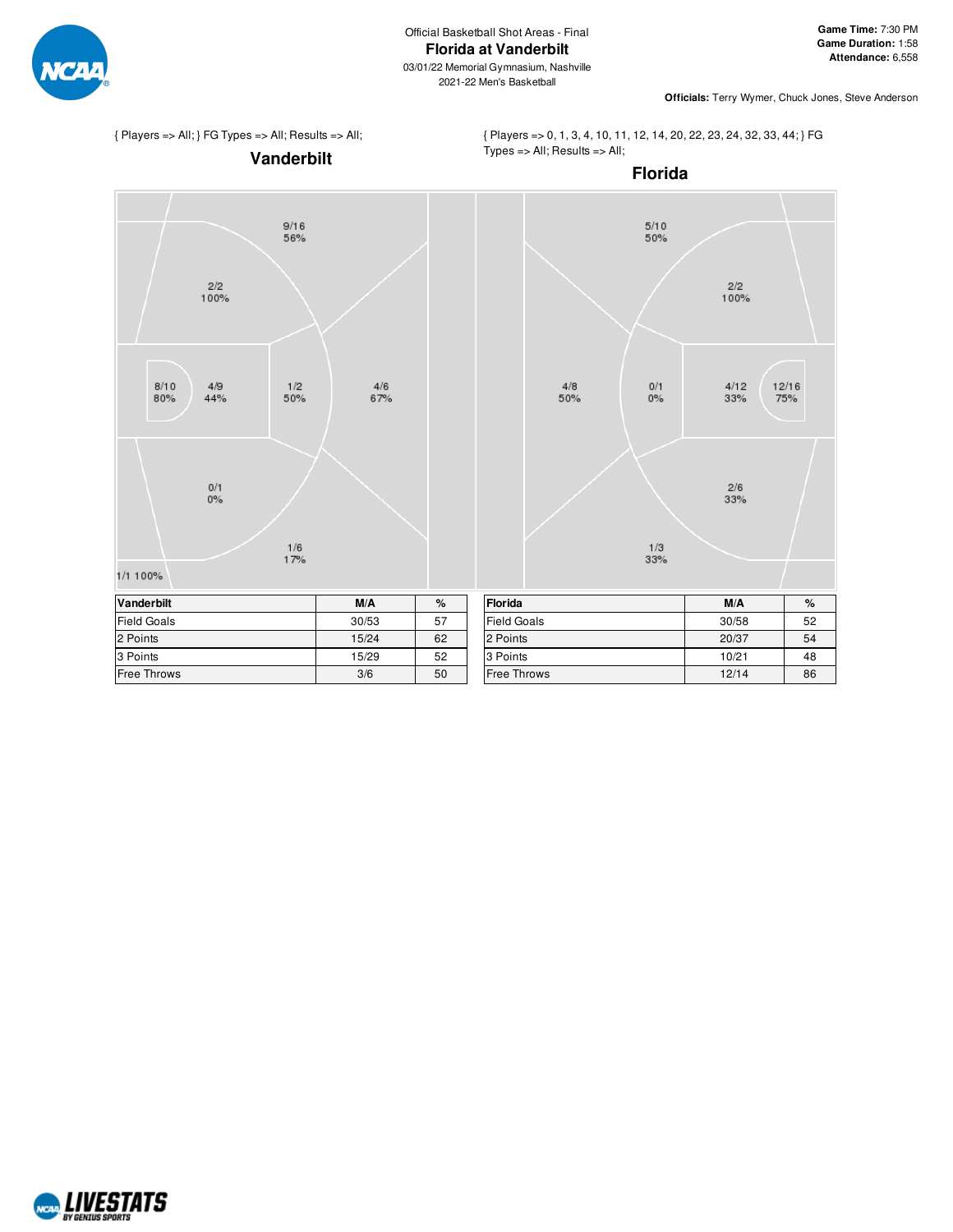**Florida**

03/01/22 Memorial Gymnasium, Nashville 2021-22 Men's Basketball

**Officials:** Terry Wymer, Chuck Jones, Steve Anderson

| <b>No</b><br>Name |                          |       | <b>Mins</b> | <b>Score</b> |           | <b>Points Diff</b> |     | Points per Min |      | <b>Assists</b> |                | <b>Rebounds</b> |     | <b>Steals</b> |                |    | <b>Turnovers</b> |
|-------------------|--------------------------|-------|-------------|--------------|-----------|--------------------|-----|----------------|------|----------------|----------------|-----------------|-----|---------------|----------------|----|------------------|
|                   |                          | On    | Off         | On           | Off       | On                 | Off | On             | Off  | On             | Off            | On              | Off | On            | Off            | On | Off              |
| 0                 | Myreon Jones             | 29:25 | 10:35       | $65 - 57$    | $17 - 21$ | 8                  | -4  | 2.21           | 1.61 |                | 2              | 20              |     | 3             | 3              | 6  | 2                |
|                   | <b>CJ Felder</b>         | 06:01 | 33:59       | $16 - 12$    | $66 - 66$ | 4                  | 0   | 2.66           | 1.94 | 2              |                |                 | 20  |               | 6              |    | 8                |
| 12                | Colin Castleton          | 31:36 | 08:24       | $66 - 58$    | $16 - 20$ | 8                  | -4  | 2.09           | 1.90 | 8              | 5              | 21              |     |               |                |    | 3                |
| 14                | <b>Kowacie Reeves</b>    | 12:44 | 27:16       | $17 - 23$    | $65 - 55$ | -6                 | 10  | 1.34           | 2.38 |                | 12             |                 | 20  | 3             | 3              |    |                  |
| 22                | Tyree Appleby            | 33:00 | 07:00       | $67 - 65$    | $15 - 13$ | $\overline{2}$     | 2   | 2.03           | 2.14 |                | $\overline{2}$ | 22              | 3   |               | $\overline{c}$ | ö  | $\Omega$         |
| 23                | <b>Brandon McKissic</b>  | 19:57 | 20:03       | $33 - 44$    | $49 - 34$ | $-11$              | 15  | 1.65           | 2.44 | 5              | 8              |                 | 16  | 4             | $\overline{2}$ | 3  | 5                |
| 24                | Phlandrous Fleming Jr.   | 33:17 | 06:43       | $76 - 66$    | $6 - 12$  | 10                 | -6  | 2.28           | 0.89 | 12             |                | 22              | 3   |               |                |    |                  |
| 32                | <b>Tuongthach Gatkek</b> | 08:24 | 31:36       | $16 - 20$    | $66 - 58$ | $-4$               | 8   | .90            | 2.09 | 5              | 8              | 4               | 21  |               | 5              | 3  | 5                |
| 44                | Niels Lane               | 25:36 | 14:24       | $54 - 45$    | $28 - 33$ | 9                  | -5  | 2.11           | 94   | 10             | 3              | 17              | 8   | 5             |                |    | 4                |

#### **Vanderbilt**

| <b>No</b>      | Name                  |       | <b>Mins</b> |           | Score     |       | <b>Points Diff</b> |      | Points per Min |    | <b>Assists</b> |    | <b>Rebounds</b> |    | <b>Steals</b> |                      | <b>Turnovers</b> |
|----------------|-----------------------|-------|-------------|-----------|-----------|-------|--------------------|------|----------------|----|----------------|----|-----------------|----|---------------|----------------------|------------------|
|                |                       | On    | Off         | On        | Off       | On    | Off                | On   | Off            | On | Off            | On | Off             | On | Off           | On                   | Off              |
| $\Omega$       | <b>Tyrin Lawrence</b> | 15:10 | 24:50       | $27 - 29$ | $51 - 53$ | -2    | -2                 | . 78 | 2.05           | 5  | 11             |    | 19              |    | 5             |                      | 8                |
| $\overline{2}$ | Scotty Pippen Jr.     | 35:56 | 04:04       | $71 - 76$ | $7 - 6$   | $-5$  |                    | .98  | 1.72           | 15 |                | 25 |                 |    | $\Omega$      | 12                   | 3                |
| 4              | Jordan Wright         | 33:30 | 06:30       | $65 - 69$ | $13 - 13$ | -4    |                    | .94  | 2.00           | 14 | $\overline{c}$ | 25 |                 |    | $\Omega$      | 14                   |                  |
| 5              | Shane Dezonie         | 06:54 | 33:06       | $16 - 13$ | $62 - 69$ | 3     | $-7$               | 2.32 | 1.87           | 3  | 13             | 6  | 24              |    | 6             |                      | 14               |
| 10             | <b>Myles Stute</b>    | 28:46 | 11:14       | $64 - 43$ | $14 - 39$ | 21    | $-25$              | 2.22 | .25            | 13 | 3              | 26 |                 | 5  |               | 11                   |                  |
| 12             | Trey Thomas           | 26:51 | 13:09       | $53 - 57$ | $25 - 25$ | $-4$  |                    | .97  | 1.90           |    | 5              | 21 | 9               | 5  |               | 10                   | 5                |
| 15             | <b>Terren Frank</b>   | 07:29 | 32:31       | 13 - 12   | $65 - 70$ |       | -5                 | .74  | 2.00           | 2  | 14             |    | 22              |    | 6             | 6                    | 9                |
| 21             | Liam Robbins          | 12:19 | 27:41       | $28 - 32$ | $50 - 50$ | -4    |                    | 2.27 | 1.81           | 5  |                |    | 22              |    | 6             | $\ddot{\phantom{1}}$ | 10               |
| 33             | Drew Weikert          | 05:09 | 34:51       | $5 - 13$  | $73 - 69$ | -8    |                    | 0.97 | 2.09           |    | 15             |    | 29              |    | 5             |                      | 15               |
| 42             | Quentin Millora-Brown | 27:56 | 12:04       | $48 - 66$ | $30 - 16$ | $-18$ | 14                 | 1.72 | 2.49           |    | 5              | 19 |                 | 6  |               | 9                    | 6                |

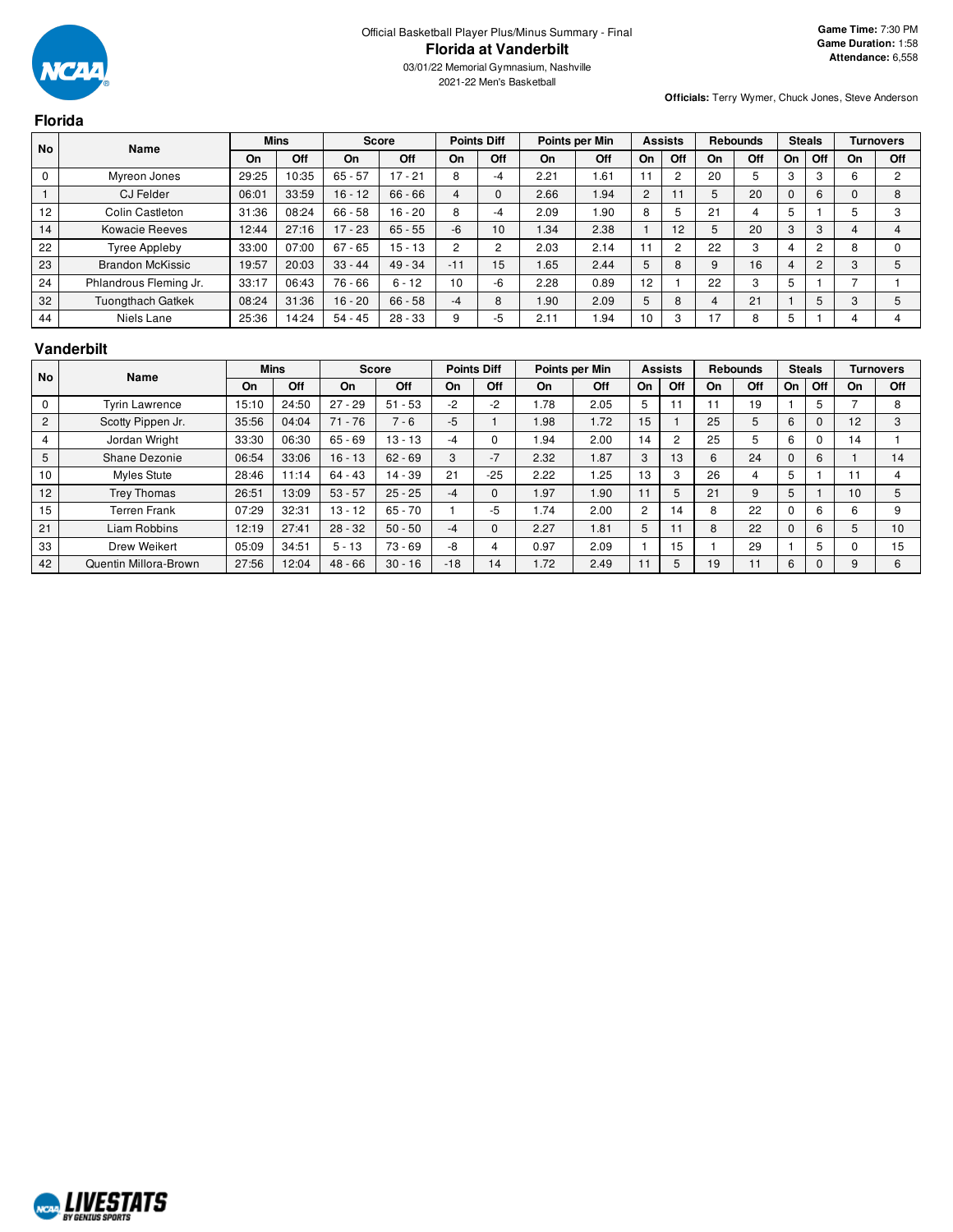

**Officials:** Terry Wymer, Chuck Jones, Steve Anderson

#### Players => 0, 1, 3, 4, 10, 11, 12, 14, 20, 22, 23, 24, 32, 33, 44FG Types=>AllResults=>All **Florida**



**Blow Up Chart**



| Florida            | M/A   | %  | Florida                  | M/A       | $\%$ |
|--------------------|-------|----|--------------------------|-----------|------|
| <b>Field Goals</b> | 30/58 | 52 | Points in the Paint      | 32(16/28) | 57   |
| 2 Points           | 20/37 | 54 | <b>Fast Break Points</b> | 7(3/3)    | 100  |
| 3 Points           | 10/21 | 48 | Second Chance Points     | 7 (4/6)   | 67   |
| <b>Free Throws</b> | 12/14 | 86 | <b>Effective FG%</b>     | 60        |      |

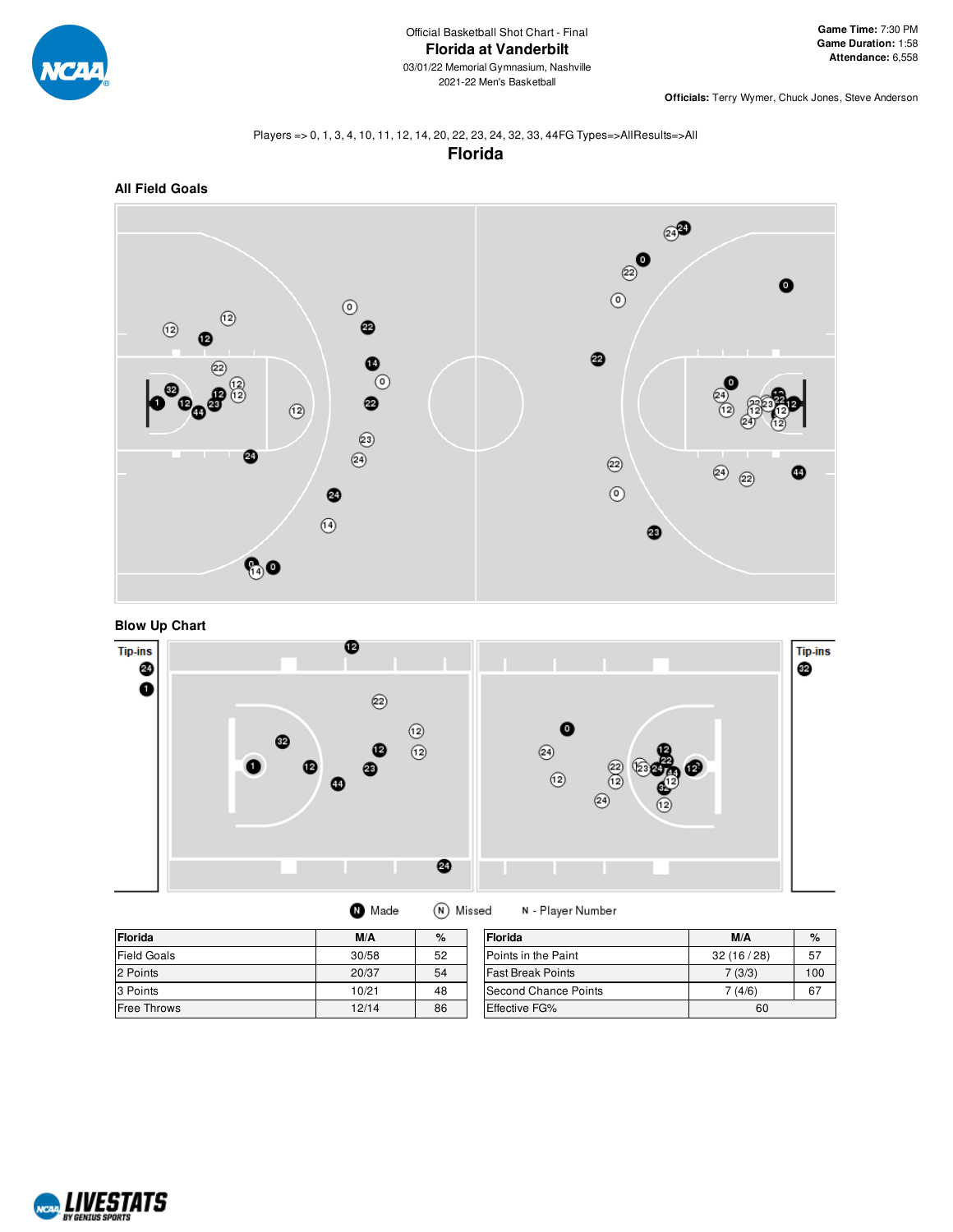

2021-22 Men's Basketball

**Officials:** Terry Wymer, Chuck Jones, Steve Anderson

# Players => AllFG Types=>AllResults=>All **Vanderbilt**







| Made | (N) Missed | Ν- |
|------|------------|----|
|------|------------|----|

Player Number **Vanderbilt M/A %**  $\begin{array}{|c|c|c|c|}\n\hline\n\text{nt} & \text{24 (12 / 19)} & \text{63} \\
\hline\n\text{8 (5/6)} & \text{83} \\
\hline\n\end{array}$ 8 (5/6) 83 Points 5 (2/4) 50

| <b>Vanderbilt</b>  | M/A   | $\%$ | Vanderbilt               | M/A        |
|--------------------|-------|------|--------------------------|------------|
| <b>Field Goals</b> | 30/53 | 57   | Points in the Paint      | 24 (12/19) |
| 2 Points           | 15/24 | 62   | <b>Fast Break Points</b> | 8(5/6)     |
| 3 Points           | 15/29 | 52   | Second Chance Points     | 5(2/4)     |
| <b>Free Throws</b> | 3/6   | 50   | Effective FG%            | 71         |

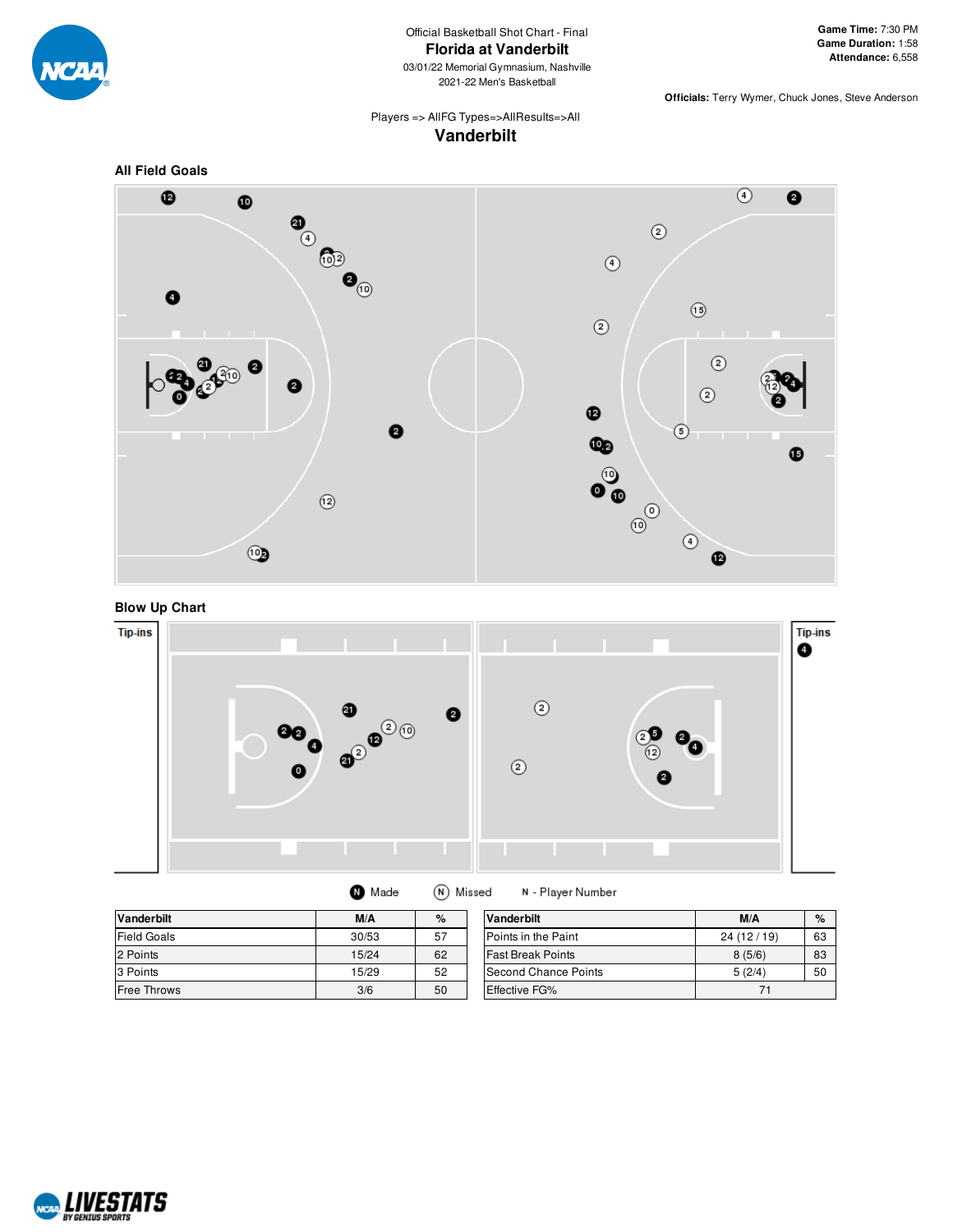

**Florida**

# Official Basketball Rotations Summary - Final **Florida at Vanderbilt**

| Lineup                                                                            | Quarter<br>On  | <b>Time</b><br>On | Quarter<br>Off | <b>Time</b><br>Off | Time on<br>Court | <b>Score</b> | <b>Score</b><br><b>Diff</b> |                |                |                | <b>Reb</b> Stl Tov Ass | <b>PPP</b> |
|-----------------------------------------------------------------------------------|----------------|-------------------|----------------|--------------------|------------------|--------------|-----------------------------|----------------|----------------|----------------|------------------------|------------|
| 0- Jones M/ 1- Felder C/ 12- Castleton C/ 22- Appleby T/ 24- Fleming Jr.<br>P/    | $\mathbf{1}$   | 20:00             | $\mathbf{1}$   | 19:22              | 00:38            | $2 - 0$      | $\overline{2}$              | $\mathbf{1}$   | $\mathbf 0$    | $\mathbf 0$    | $\mathbf 0$            | 2.0000     |
| 0- Jones M/ 12- Castleton C/ 22- Appleby T/ 24- Fleming Jr. P/ 44- Lane<br>N/     | $\mathbf{1}$   | 19:22             | $\mathbf{1}$   | 15:58              | 03:24            | $9 - 5$      | 4                           | 5              | $\mathbf 0$    | $\overline{c}$ | 3                      | 1.5000     |
| 0- Jones M/ 12- Castleton C/ 14- Reeves K/ 23- McKissic B/ 44- Lane N/            | $\mathbf{1}$   | 15:58             | $\mathbf{1}$   | 14:36              | 01:22            | $2 - 0$      | $\overline{2}$              | $\mathbf{1}$   | $\mathbf 0$    | $\mathbf 0$    | $\Omega$               | 1.0000     |
| 14- Reeves K/22- Appleby T/23- McKissic B/32- Gatkek T/44- Lane N/                | $\mathbf{1}$   | 14:36             | $\mathbf{1}$   | 14:25              | 00:11            | $0 - 0$      | $\Omega$                    | $\Omega$       | $\mathbf 0$    | $\mathbf 0$    | $\mathbf 0$            | 0.0000     |
| 14- Reeves K/22- Appleby T/23- McKissic B/24- Fleming Jr. P/32-<br>Gatkek T/      | $\mathbf{1}$   | 14:25             | $\mathbf{1}$   | 12:59              | 01:26            | $3-3$        | $\mathbf 0$                 | $\mathbf{1}$   | $\mathbf 0$    | $\overline{c}$ | $\mathbf{1}$           | 1.0000     |
| 12- Castleton C/14- Reeves K/22- Appleby T/23- McKissic B/24-<br>Fleming Jr. P/   | $\mathbf{1}$   | 12:59             | $\mathbf{1}$   | 12:20              | 00:39            | $0 - 3$      | -3                          | $\mathbf 0$    | 0              | $\mathbf 0$    | $\mathbf 0$            | 0.0000     |
| 0- Jones M/ 12- Castleton C/ 22- Appleby T/ 23- McKissic B/ 24- Fleming<br>Jr. P/ | $\mathbf{1}$   | 12:20             | $\mathbf{1}$   | 10:13              | 02:07            | $3-6$        | -3                          | $\mathbf{1}$   | 0              | $\Omega$       | $\Omega$               | 1.0000     |
| 0- Jones M/ 1- Felder C/ 12- Castleton C/ 22- Appleby T/ 24- Fleming Jr.<br>P/    | $\mathbf{1}$   | 10:13             | $\mathbf{1}$   | 07:29              | 02:44            | $8 - 5$      | 3                           | 3              | $\mathbf 0$    | $\mathbf 0$    | $\overline{2}$         | 2.3256     |
| 0- Jones M/ 14- Reeves K/ 22- Appleby T/ 23- McKissic B/ 44- Lane N/              | $\mathbf{1}$   | 07:29             | $\mathbf{1}$   | 07:29              | 00:00            | $0-0$        | $\mathbf 0$                 | $\mathbf 0$    | $\mathbf 0$    | $\mathbf 0$    | $\mathbf 0$            | 0.0000     |
| 0- Jones M/22- Appleby T/23- McKissic B/32- Gatkek T/44- Lane N/                  | $\mathbf{1}$   | 07:29             | 1              | 05:26              | 02:03            | $2 - 5$      | -3                          | $\mathbf 0$    | $\mathbf{1}$   | $\mathbf{1}$   | $\mathbf{1}$           | 0.5000     |
| 0- Jones M/23- McKissic B/24- Fleming Jr. P/32- Gatkek T/44- Lane N/              | $\mathbf{1}$   | 05:26             | $\mathbf{1}$   | 05:22              | 00:04            | $0 - 0$      | $\Omega$                    | $\mathbf 0$    | $\mathbf 0$    | 0              | $\mathbf 0$            | 0.0000     |
| 14- Reeves K/23- McKissic B/24- Fleming Jr. P/32- Gatkek T/44- Lane<br>N/         | $\mathbf{1}$   | 05:22             | $\mathbf{1}$   | 04:58              | 00:24            | $0-0$        | $\mathbf 0$                 | $\mathbf 0$    | $\mathbf 0$    | $\mathbf 0$    | $\mathbf 0$            | 0.0000     |
| 12- Castleton C/ 14- Reeves K/ 23- McKissic B/ 24- Fleming Jr. P/ 44-<br>Lane N/  | $\mathbf{1}$   | 04:58             | $\mathbf{1}$   | 03:34              | 01:24            | 4-1          | 3                           | $\Omega$       | $\overline{c}$ | $\Omega$       | $\Omega$               | 1.1628     |
| 12- Castleton C/14- Reeves K/22- Appleby T/23- McKissic B/24-<br>Fleming Jr. P/   | $\mathbf{1}$   | 03:34             | 1              | 00:27              | 03:07            | $4 - 7$      | -3                          | $\Omega$       | 1              | $\mathbf 0$    | 0                      | 1.0309     |
| 0- Jones M/ 12- Castleton C/ 14- Reeves K/ 22- Appleby T/ 24- Fleming<br>Jr. P/   | $\mathbf{1}$   | 00:27             | $\overline{c}$ | 20:00              | 00:27            | $2 - 0$      | $\overline{c}$              | $\mathbf 0$    | $\mathbf 0$    | $\mathbf 0$    | $\mathbf 0$            | 2.0000     |
| 0- Jones M/ 1- Felder C/ 12- Castleton C/ 22- Appleby T/ 24- Fleming Jr.<br>P/    | $\overline{c}$ | 20:00             | $\overline{2}$ | 17:21              | 02:39            | $6 - 7$      | $-1$                        | $\mathbf{1}$   | $\mathbf 0$    | $\mathbf 0$    | $\mathbf 0$            | 1.5464     |
| 0- Jones M/ 12- Castleton C/ 22- Appleby T/ 24- Fleming Jr. P/ 44- Lane<br>N/     | $\overline{2}$ | 17:21             | $\overline{2}$ | 16:37              | 00:44            | $0 - 2$      | $-2$                        | $\Omega$       | $\mathbf 0$    | $\mathbf 0$    | $\mathbf 0$            | 0.0000     |
| 0- Jones M/22- Appleby T/24- Fleming Jr. P/32- Gatkek T/44- Lane N/               | $\mathbf{2}$   | 16:37             | $\overline{2}$ | 16:18              | 00:19            | $0-0$        | $\mathbf 0$                 | $\mathbf 0$    | 0              | $\mathbf 0$    | 0                      | 0.0000     |
| 0- Jones M/23- McKissic B/24- Fleming Jr. P/32- Gatkek T/44- Lane N/              | $\overline{c}$ | 16:18             | $\overline{c}$ | 12:32              | 03:46            | $9 - 12$     | -3                          | $\overline{c}$ | $\mathbf 0$    | $\mathbf 0$    | $\overline{2}$         | 1.5000     |
| 12- Castleton C/14- Reeves K/22- Appleby T/23- McKissic B/44- Lane<br>N/          | 2              | 12:32             | $\overline{c}$ | 09:25              | 03:07            | $2 - 7$      | $-5$                        | $\overline{c}$ | $\mathbf 0$    | $\mathbf 0$    | $\mathbf 0$            | 0.4000     |
| 0- Jones M/ 12- Castleton C/ 14- Reeves K/ 22- Appleby T/ 24- Fleming<br>Jr. P/   | 2              | 09:25             | $\overline{2}$ | 08:48              | 00:37            | $0 - 2$      | $-2$                        | $\mathbf{1}$   | $\Omega$       | $\overline{c}$ | $\Omega$               | 0.0000     |
| 0- Jones M/ 12- Castleton C/ 22- Appleby T/ 24- Fleming Jr. P/ 44- Lane<br>N/     | $\overline{2}$ | 08:48             | $\overline{2}$ | 00:31              | 08:17            | 19-13        | 6                           | 5              | $\overline{c}$ | $\mathbf{1}$   | $\overline{2}$         | 1.3930     |
| 22- Appleby T/23- McKissic B/24- Fleming Jr. P/32- Gatkek T/44- Lane<br>N/        | 2              | 00:31             | $\overline{2}$ | 00:19              | 00:11            | $2 - 0$      | $\overline{2}$              | $\mathbf{1}$   | $\mathbf 0$    | $\mathbf 0$    | $\mathbf{1}$           | 2.0000     |
| 0- Jones M/ 12- Castleton C/ 22- Appleby T/ 24- Fleming Jr. P/ 44- Lane<br>N/     | $\overline{c}$ | 00:19             | $\overline{2}$ | 00:06              | 00:14            | $3-0$        | 3                           | $\Omega$       | $\mathbf 0$    | $\Omega$       | -1                     | 3.0000     |
| 12- Castleton C/22- Appleby T/23- McKissic B/24- Fleming Jr. P/44-<br>Lane N/     | $\overline{c}$ | 00:06             | $\overline{2}$ | 00:00              | 00:06            | $2 - 0$      | $\overline{c}$              | $\mathbf{1}$   | $\Omega$       | $\mathbf 0$    | $\mathbf 0$            | 2.2727     |

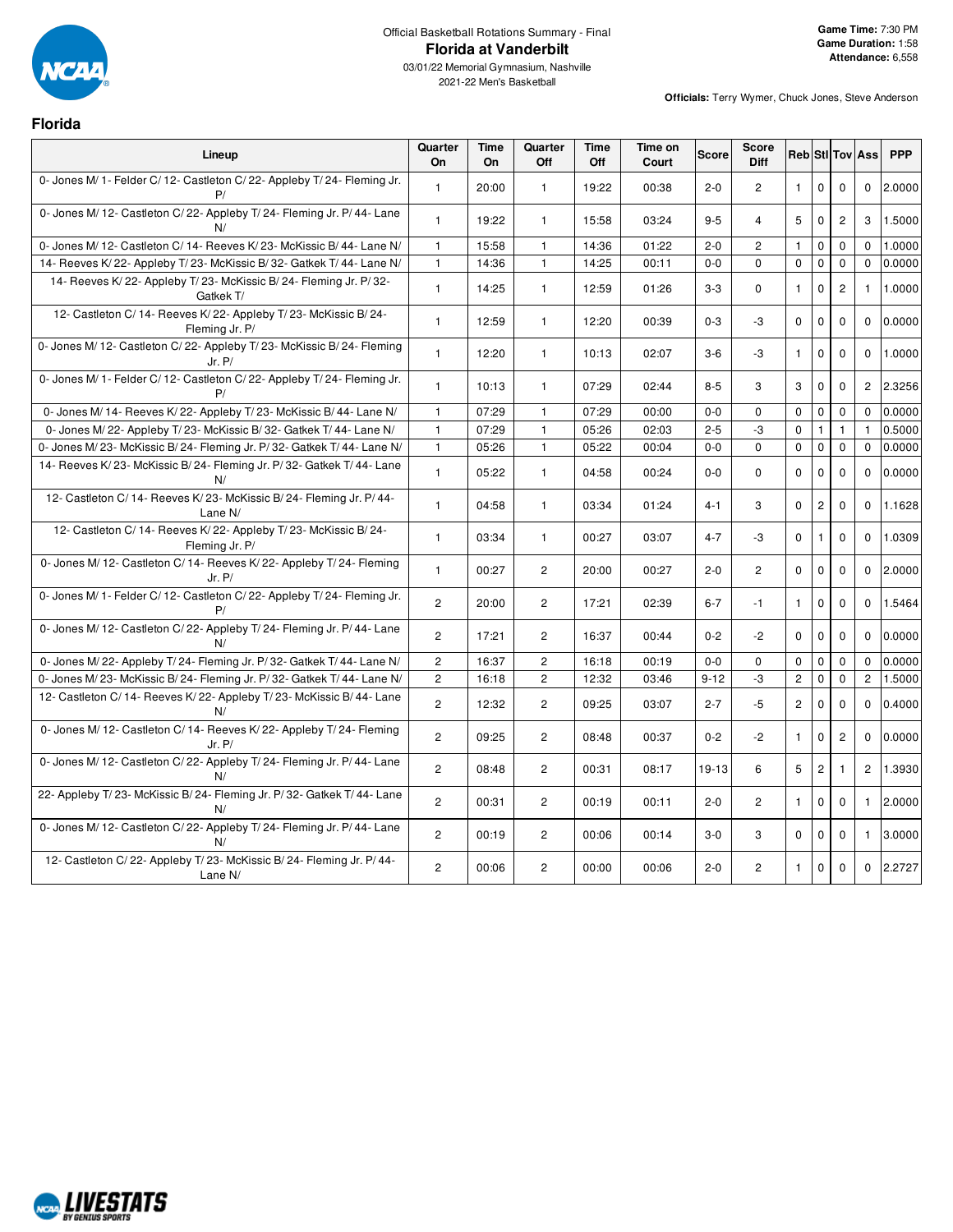

# Official Basketball Rotations Summary - Final **Florida at Vanderbilt**

03/01/22 Memorial Gymnasium, Nashville 2021-22 Men's Basketball

**Officials:** Terry Wymer, Chuck Jones, Steve Anderson

# **Vanderbilt**

| Lineup                                                                                 | Quarter<br>On  | Time<br>On | Quarter<br>Off | <b>Time</b><br>Off | Time on<br>Court | <b>Score</b> | <b>Score</b><br><b>Diff</b> |                      |                |                | <b>Reb</b> StI Tov Ass | <b>PPP</b> |
|----------------------------------------------------------------------------------------|----------------|------------|----------------|--------------------|------------------|--------------|-----------------------------|----------------------|----------------|----------------|------------------------|------------|
| 0- Lawrence T/2- Pippen Jr. S/4- Wright J/33- Weikert D/42- Millora-<br>Brown Q/       | $\mathbf{1}$   | 20:00      | 1.             | 15:58              | 04:02            | $5 - 11$     | -6                          | $\mathbf{1}$         | 1              | 0              | -1                     | 0.7143     |
| 0- Lawrence T/2- Pippen Jr. S/4- Wright J/21- Robbins L/33- Weikert D/                 | $\mathbf{1}$   | 15:58      | $\mathbf{1}$   | 15:42              | 00:16            | $0-0$        | 0                           | $\Omega$             | 0              | $\mathbf{0}$   | $\Omega$               | 0.0000     |
| 2- Pippen Jr. S/4- Wright J/12- Thomas T/21- Robbins L/33- Weikert D/                  | $\mathbf{1}$   | 15:42      | $\mathbf{1}$   | 14:51              | 00:51            | $0 - 2$      | $-2$                        | $\Omega$             | $\mathbf 0$    | $\mathbf 0$    | $\Omega$               | 0.0000     |
| 2- Pippen Jr. S/ 4- Wright J/ 10- Stute M/ 12- Thomas T/ 42- Millora-Brown<br>$\Omega$ | $\mathbf{1}$   | 14:51      | $\mathbf{1}$   | 12:20              | 02:31            | $6-3$        | 3                           | $\overline{4}$       | $\overline{2}$ | -1             | $\overline{2}$         | 1.5000     |
| 2- Pippen Jr. S/ 5- Dezonie S/ 10- Stute M/ 12- Thomas T/ 42- Millora-<br>Brown Q/     | $\mathbf{1}$   | 12:20      | 1              | 07:29              | 04:51            | $11 - 11$    | 0                           | 3                    | 0              | $\mathbf 0$    | $\overline{c}$         | 1.5714     |
| 0- Lawrence T/4- Wright J/5- Dezonie S/10- Stute M/15- Frank T/                        | $\mathbf{1}$   | 07:29      | $\mathbf{1}$   | 05:26              | 02:03            | $5-2$        | 3                           | 3                    | 0              | $\mathbf{1}$   | $\mathbf{1}$           | 1.6667     |
| 0- Lawrence T/2- Pippen Jr. S/4- Wright J/10- Stute M/15- Frank T/                     | $\mathbf{1}$   | 05:26      | $\mathbf{1}$   | 04:58              | 00:28            | $0 - 0$      | 0                           | $\mathbf 0$          | $\mathbf 0$    | $\mathbf{1}$   | $\Omega$               | 0.0000     |
| 0- Lawrence T/2- Pippen Jr. S/4- Wright J/15- Frank T/42- Millora-<br>Brown Q/         | $\mathbf{1}$   | 04:58      | $\mathbf{1}$   | 02:01              | 02:57            | $6-6$        | 0                           | 3                    | $\Omega$       | $\overline{2}$ | $\mathbf{1}$           | 1.5464     |
| 0- Lawrence T/4- Wright J/12- Thomas T/15- Frank T/42- Millora-Brown<br>$\Omega$       | $\mathbf{1}$   | 02:01      | 1              | 01:39              | 00:22            | $0 - 2$      | $-2$                        | $\Omega$             | 0              | $\mathbf{1}$   | $\Omega$               | 0.0000     |
| 0- Lawrence T/10- Stute M/12- Thomas T/15- Frank T/42- Millora-<br>Brown Q/            | $\mathbf{1}$   | 01:39      | $\mathbf{2}$   | 20:00              | 01:39            | $2 - 2$      | 0                           | $\mathbf{2}^{\circ}$ | 0              | $\mathbf{1}$   | $\Omega$               | 1.0000     |
| 0- Lawrence T/2- Pippen Jr. S/4- Wright J/10- Stute M/42- Millora-<br>Brown Q/         | $\overline{c}$ | 20:00      | $\overline{2}$ | 17:21              | 02:39            | $7-6$        | $\mathbf{1}$                | $\mathbf{1}$         | 0              | -1             | $\overline{c}$         | 1.4000     |
| 0- Lawrence T/2- Pippen Jr. S/4- Wright J/10- Stute M/21- Robbins L/                   | $\mathbf{2}$   | 17:21      | $\overline{c}$ | 16:37              | 00:44            | $2 - 0$      | $\overline{c}$              | $\overline{1}$       | $\mathbf 0$    | $\mathbf{0}$   | $\Omega$               | 2.0000     |
| 2- Pippen Jr. S/4- Wright J/10- Stute M/12- Thomas T/21- Robbins L/                    | $\overline{c}$ | 16:37      | 2              | 12:07              | 04:30            | $13-9$       | 4                           | $\overline{4}$       | $\mathbf 0$    |                | 3                      | 1.6497     |
| 2- Pippen Jr. S/4- Wright J/10- Stute M/12- Thomas T/42- Millora-Brown<br>Q/           | $\overline{2}$ | 12:07      | $\overline{2}$ | 08:48              | 03:19            | $8 - 2$      | 6                           | 3                    | 2              | $\Omega$       | $\overline{c}$         | 1.2422     |
| 2- Pippen Jr. S/4- Wright J/12- Thomas T/21- Robbins L/42- Millora-<br>Brown Q/        | $\overline{c}$ | 08:48      | 2              | 06:29              | 02:19            | $3 - 10$     | $-7$                        | $\Omega$             | $\Omega$       | $\mathbf{1}$   | $\mathbf{1}$           | 1.0000     |
| 2- Pippen Jr. S/4- Wright J/10- Stute M/12- Thomas T/21- Robbins L/                    | $\overline{2}$ | 06:29      | $\overline{2}$ | 03:49              | 02:40            | $8 - 2$      | 6                           | 3                    | $\mathbf 0$    | $\overline{2}$ | $\mathbf{1}$           | 1.6000     |
| 2- Pippen Jr. S/ 4- Wright J/ 10- Stute M/ 12- Thomas T/ 42- Millora-Brown<br>Q/       | $\overline{2}$ | 03:49      | $\overline{2}$ | 00:59              | 02:50            | $0 - 5$      | $-5$                        | $\overline{2}$       | 1              | 2              | $\Omega$               | 0.0000     |
| 2- Pippen Jr. S/4- Wright J/10- Stute M/12- Thomas T/21- Robbins L/                    | $\overline{2}$ | 00:59      | $\overline{2}$ | 00:31              | 00:28            | $2 - 1$      | $\mathbf{1}$                | $\mathbf 0$          | $\mathbf 0$    | $\mathbf{0}$   | $\mathbf 0$            | 2.0000     |
| 2- Pippen Jr. S/4- Wright J/12- Thomas T/21- Robbins L/42- Millora-<br>Brown Q/        | $\overline{2}$ | 00:31      | $\overline{2}$ | 00:19              | 00:11            | $0 - 3$      | -3                          | $\Omega$             | $\Omega$       | $\Omega$       | $\Omega$               | 0.0000     |
| 2- Pippen Jr. S/4- Wright J/10- Stute M/12- Thomas T/21- Robbins L/                    | $\overline{2}$ | 00:19      | $\overline{2}$ | 00:19              | 00:00            | $0-0$        | $\mathbf 0$                 | $\mathbf 0$          | $\pmb{0}$      | 1              | $\mathbf{0}$           | 0.0000     |
| 2- Pippen Jr. S/4- Wright J/12- Thomas T/21- Robbins L/42- Millora-<br>Brown Q/        | $\overline{2}$ | 00:19      | $\overline{2}$ | 00:06              | 00:14            | $0 - 3$      | -3                          | $\Omega$             | $\mathbf 0$    | $\mathbf 0$    | $\Omega$               | 0.0000     |
| 2- Pippen Jr. S/4- Wright J/10- Stute M/12- Thomas T/21- Robbins L/                    | $\overline{2}$ | 00:06      | $\overline{2}$ | 00:02              | 00:04            | $0 - 0$      | $\Omega$                    | $\mathbf 0$          | $\mathbf 0$    | $\mathbf 0$    | $\Omega$               | 0.0000     |
| 2- Pippen Jr. S/4- Wright J/12- Thomas T/21- Robbins L/42- Millora-<br>Brown Q/        | $\mathbf{2}$   | 00:02      | $\overline{c}$ | 00:00              | 00:02            | $0 - 2$      | $-2$                        | $\mathbf 0$          | $\mathbf 0$    | $\mathbf 0$    | $\mathbf{0}$           | 0.0000     |

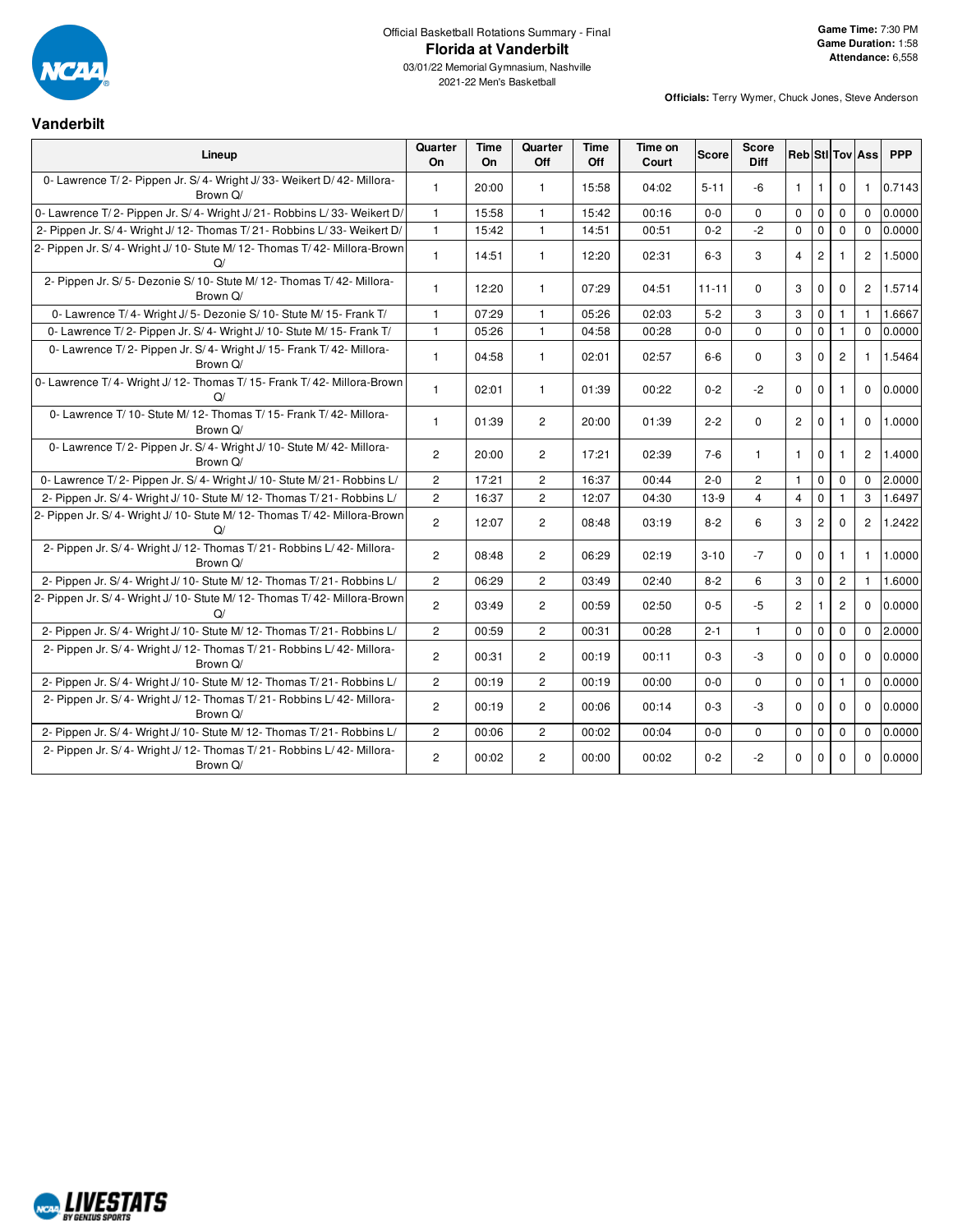

03/01/22 Memorial Gymnasium, Nashville 2021-22 Men's Basketball

| <b>Florida</b>                                                                 |             |              |                   |         |                |            |                |                |            |
|--------------------------------------------------------------------------------|-------------|--------------|-------------------|---------|----------------|------------|----------------|----------------|------------|
| Lineup                                                                         | <b>Time</b> | <b>Score</b> | <b>Score Diff</b> | Pts/Min | Reb            | <b>StI</b> | <b>Tov</b>     | <b>Ass</b>     | <b>PPP</b> |
| 0- Jones M/ 12- Castleton C/ 22- Appleby T/ 24- Fleming Jr. P/ 44- Lane N/     | 12:39       | $31 - 20$    | 11                | 2.4506  | 10             | 2          | 3              | 6              | 1.4325     |
| 0- Jones M/ 1- Felder C/ 12- Castleton C/ 22- Appleby T/ 24- Fleming Jr. P/    | 06:01       | $16-12$      | 4                 | 2.6593  | 5              | 0          | 0              | 2              | 1.9231     |
| 0- Jones M/23- McKissic B/24- Fleming Jr. P/32- Gatkek T/44- Lane N/           | 03:50       | $9 - 12$     | -3                | 2.3478  | $\overline{2}$ | 0          | $\Omega$       | $\overline{2}$ | 1.5000     |
| 12- Castleton C/14- Reeves K/22- Appleby T/23- McKissic B/24- Fleming Jr. P/   | 03:46       | $4 - 10$     | -6                | 1.0619  | $\Omega$       |            | $\Omega$       | 0              | 0.8197     |
| 12- Castleton C/ 14- Reeves K/ 22- Appleby T/ 23- McKissic B/ 44- Lane N/      | 03:07       | $2 - 7$      | -5                | 0.6417  | $\overline{2}$ | $\Omega$   | $\Omega$       | 0              | 0.4000     |
| 0- Jones M/ 12- Castleton C/ 22- Appleby T/ 23- McKissic B/ 24- Fleming Jr. P/ | 02:07       | $3-6$        | -3                | 1.4173  |                | 0          | 0              | 0              | 1.0000     |
| 0- Jones M/22- Appleby T/23- McKissic B/32- Gatkek T/44- Lane N/               | 02:03       | $2 - 5$      | -3                | 0.9756  | $\Omega$       |            |                |                | 0.5000     |
| 14- Reeves K/22- Appleby T/23- McKissic B/24- Fleming Jr. P/32- Gatkek T/      | 01:26       | $3 - 3$      | 0                 | 2.0930  |                | $\Omega$   | $\overline{2}$ |                | 1.0000     |
| 12- Castleton C/ 14- Reeves K/ 23- McKissic B/ 24- Fleming Jr. P/ 44- Lane N/  | 01:24       | $4 - 1$      | 3                 | 2.8571  | 0              | 2          | 0              | 0              | 1.1628     |
| 0- Jones M/ 12- Castleton C/ 14- Reeves K/ 23- McKissic B/ 44- Lane N/         | 01:22       | $2 - 0$      | $\overline{2}$    | 1.4634  |                | 0          | $\Omega$       | $\Omega$       | 1.0000     |
| 0- Jones M/ 12- Castleton C/ 14- Reeves K/ 22- Appleby T/ 24- Fleming Jr. P/   | 01:04       | $2 - 2$      | $\Omega$          | 1.8750  |                | 0          | $\overline{2}$ |                | 0.6667     |
| 14- Reeves K/ 23- McKissic B/ 24- Fleming Jr. P/ 32- Gatkek T/ 44- Lane N/     | 00:24       | $0 - 0$      | $\Omega$          | 0.0000  | 0              | 0          | $\Omega$       | <sup>0</sup>   | 0.0000     |
| 0- Jones M/22- Appleby T/24- Fleming Jr. P/32- Gatkek T/44- Lane N/            | 00:19       | $0 - 0$      | $\Omega$          | 0.0000  | $\Omega$       | $\Omega$   | $\Omega$       | <sup>0</sup>   | 0.0000     |
| 14- Reeves K/22- Appleby T/23- McKissic B/32- Gatkek T/44- Lane N/             | 00:11       | $0 - 0$      | $\Omega$          | 0.0000  | 0              | 0          | $\Omega$       | 0              | 0.0000     |
| 22- Appleby T/23- McKissic B/24- Fleming Jr. P/32- Gatkek T/44- Lane N/        | 00:11       | $2 - 0$      | $\overline{2}$    | 10.9091 |                | 0          | $\Omega$       |                | 2.0000     |
| 12- Castleton C/22- Appleby T/23- McKissic B/24- Fleming Jr. P/44- Lane N/     | 00:06       | $2 - 0$      | $\overline{2}$    | 20,0000 |                | 0          | $\Omega$       | <sup>0</sup>   | 2.2727     |
| 0- Jones M/ 14- Reeves K/ 22- Appleby T/ 23- McKissic B/ 44- Lane N/           | 00:00       | $0 - 0$      | $\Omega$          | NaN     | 0              | 0          | $\Omega$       |                | 0.0000     |